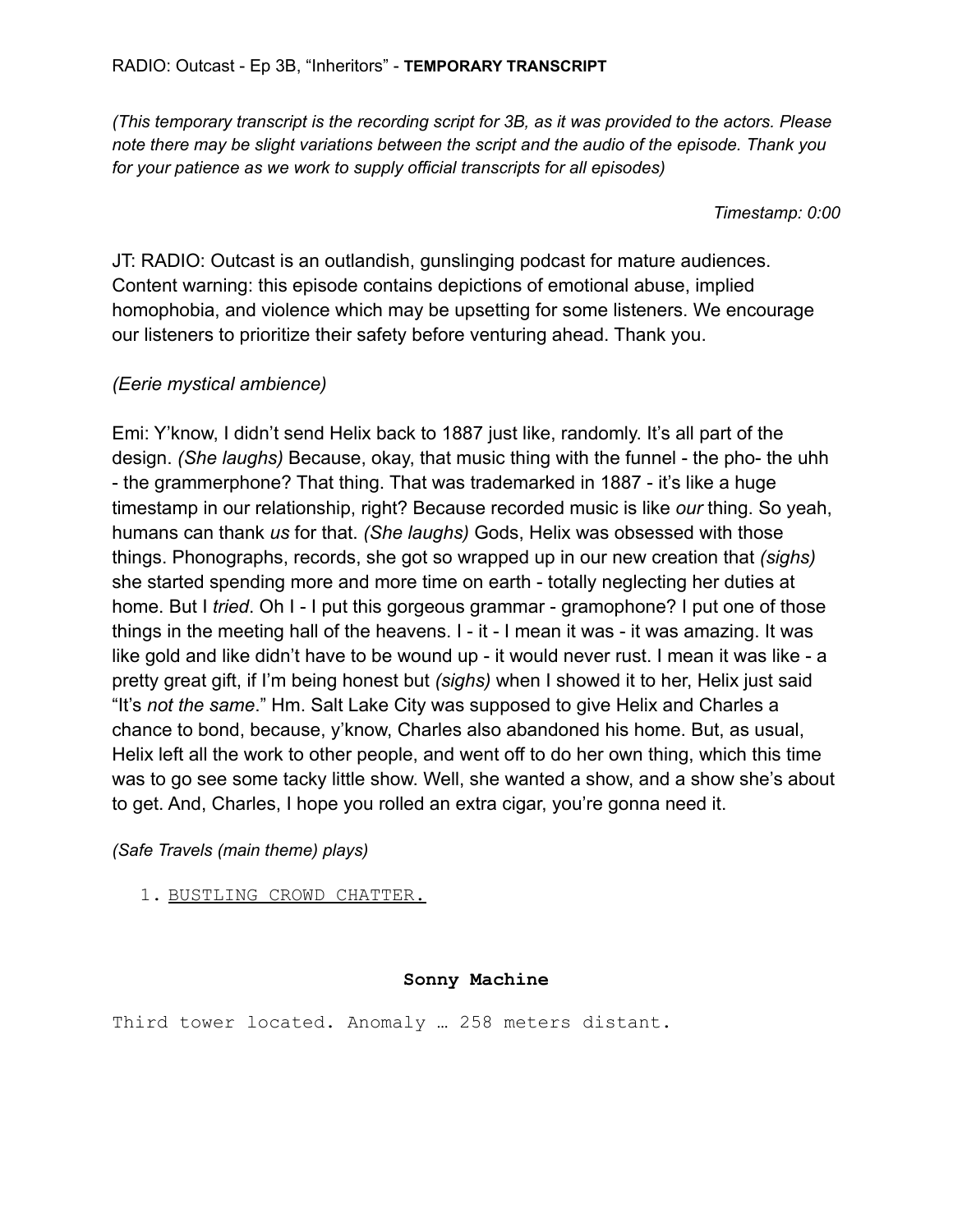### **Jesse (to himself)**

Barefoot, the hell did you wander to.

# **Charles**

"Barefoot?" A choice endearment. Not long ago it seemed you'd be her executioner. Now it seems I've the honor of your enmity.

### **Charles (narration)**

Ah, poor Jesse. I shouldn't have pressed further. The young man cannot help but be utterly himself. An honest man. A *straight shooter*, as he likely self-describes in his nocturnal writings. But I could hardly forget his earlier bludgeoning of doubt. Better to solve things *then*, than to let sleeping weeds wake.

#### **Jesse**

That was different. That was about temperament. This is trust.

#### **Charles**

Oh! You don't trust me, dear Rogers? How sad. What shall I do?

#### **Jesse**

You didn't answer my question earlier. About the name Osgood.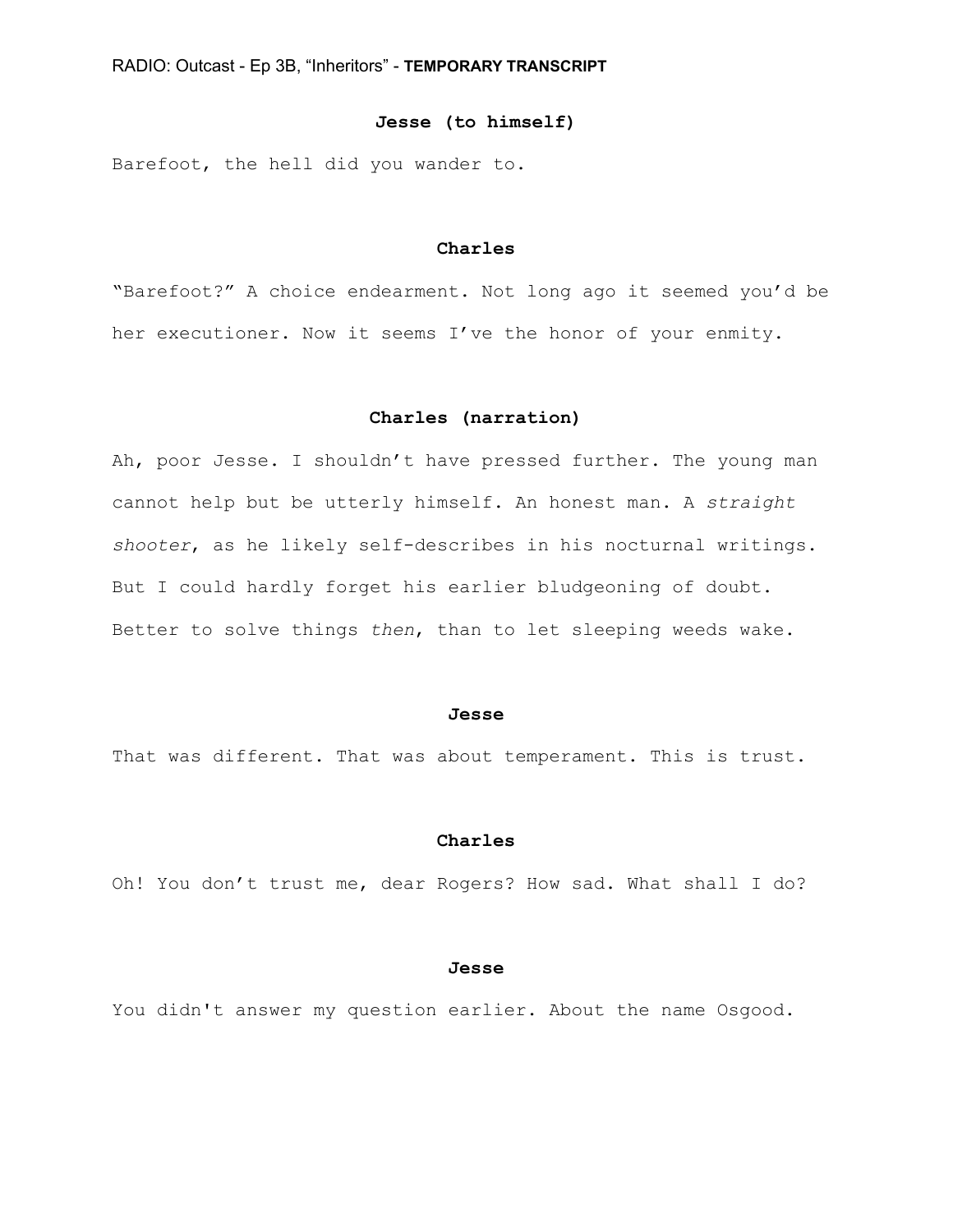# **Sonny Machine**

Third tower located. Anomaly … 194 meters distant.

# **Charles**

I didn't? Curious. I seem to remember a perfectly answer-able answer.

### **Sonny Machine**

Third tower located. Anomaly … 194 meters distant.

#### **Jesse**

That woman, the war she was talkin' about. She said a *war*.

# **Charles**

And your imagination brings it all back to yourself, I presume?

#### **Jesse**

I do. That's how I've got this far.

# **Charles**

Ah, yes. The narratives we create for ourselves. Do go on about your travels. Or shall I read it in print?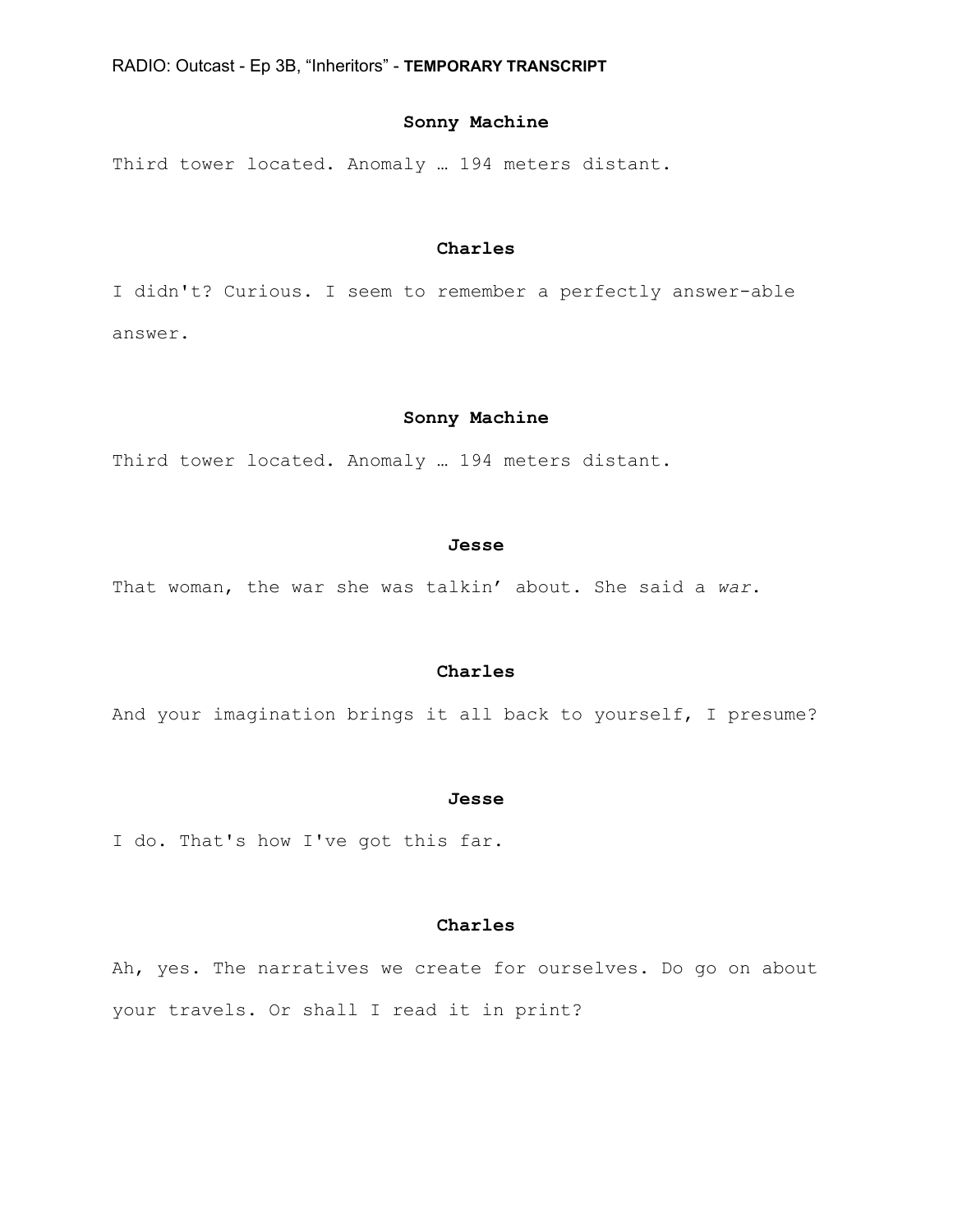#### **Jesse**

*(unphased)* And that machine there. You found it? On a *bench*. A *bench*.

# **Charles (narration)**

So it all came forth. Perhaps I would've begun those pressing questions earlier. But Jesse had his distractions. It mattered not. I reached beneath my dust coat and took out the revolver.

#### **Charles**

You wish to trust me, Rogers? Then take this. Make use of it.

#### **Jesse**

A gun? Don't need it. Got my own.

### **Charles**

You catch me in a lie, Jesse Rogers, and I urge you. Shoot me.

#### **Jesse**

Shoot you? Hold on. *Catch* you? So you're bein' plain about it.

# **Charles**

Plain as Kansas. Your little code, surely it can arrange this? You consider me such a crook. Very well. I confess to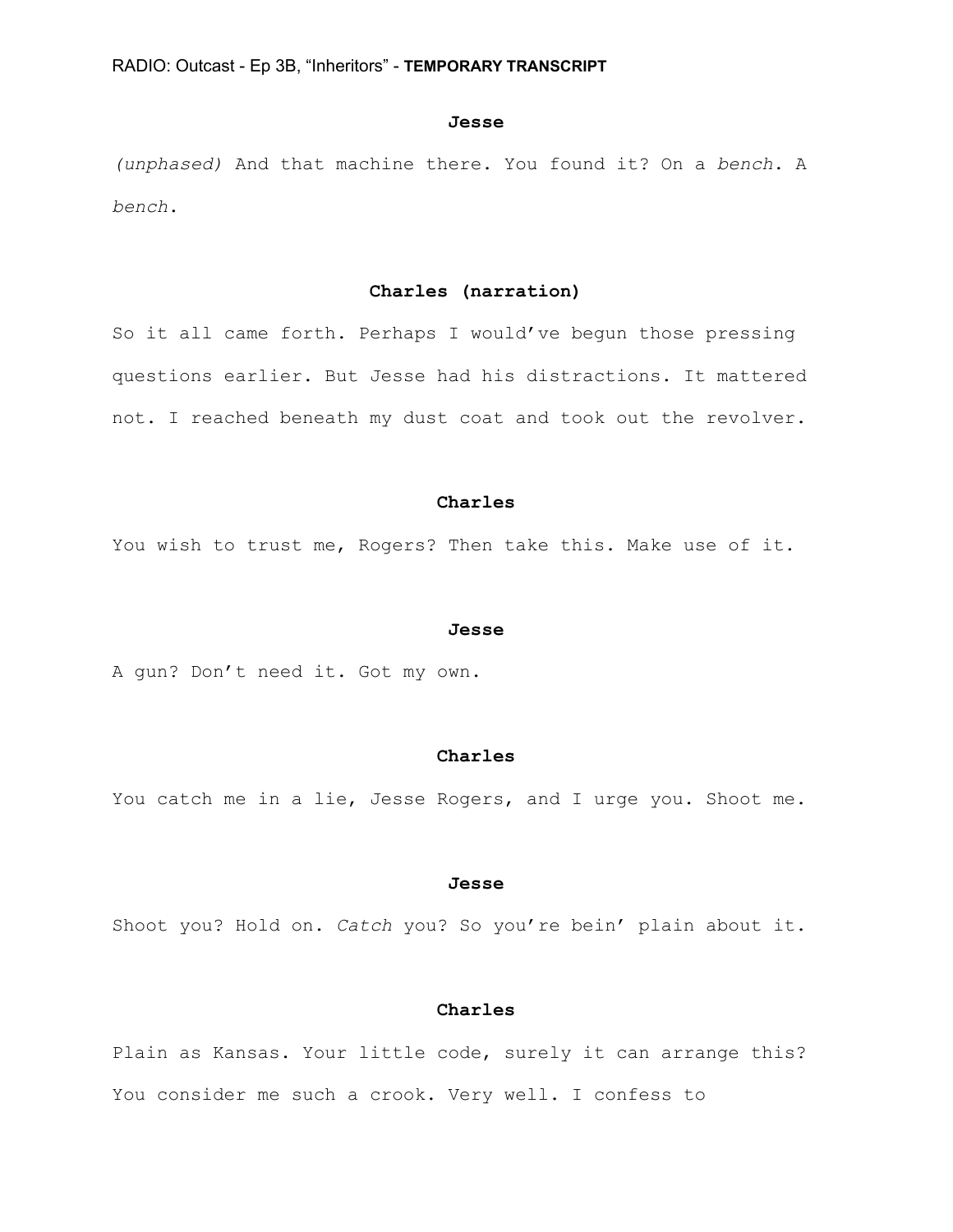crookedness. It's not as though I could prove otherwise to you. You and your precious narratives. (beat) Yes, I'm being plain as *Kansas*.

## **Sonny Machine**

Third tower located. Anomaly … 150 meters distant.

*(Scene Transition)*

2. METAL SLAP OF A REVOLVER.

### **Jesse (narration)**

Man gives you a gun. Says shoot him dead if you catch him lyin'. Now what was I supposed to think? This was some friendship test? I had nothin' but a sick suspicion. I sure took that fuckin' gun, though. Ain't never seen him shoot. But you can tell a man's experience by the way he chases gunfire. Back in Lone Flats and Arizona, Osgood kept looking for the bullet holes rather than the gunner himself. First sign of an amateur. Chasing the bullet before the barrel.

3. CLICK OF METAL CYLINDER.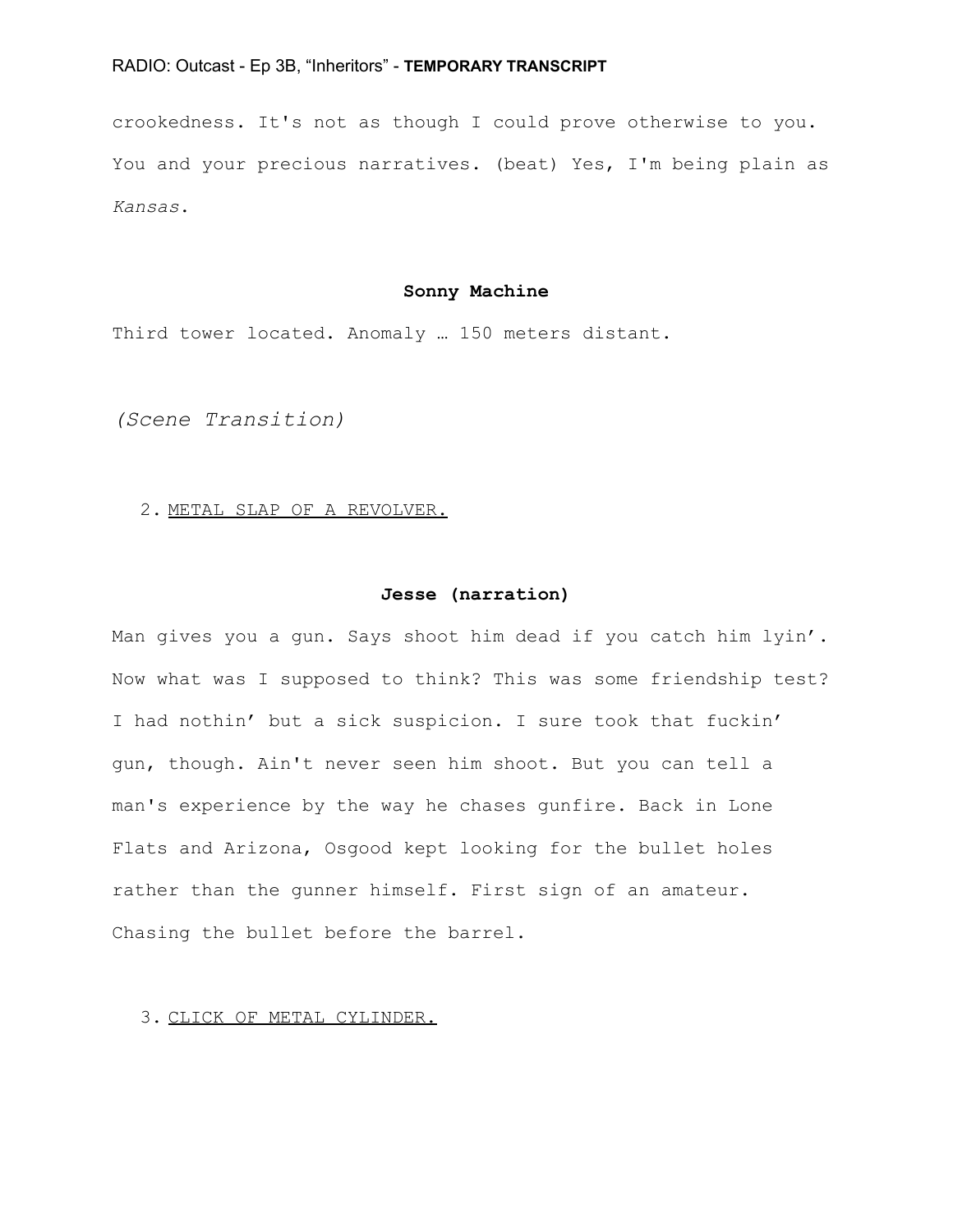#### **Jesse**

Only one bullet.

# **Charles**

Yes, well. The Board is charitable in the *performative* sense.

# **Jesse (narration)**

Seemed to me the whole town was performing. Filling up a role. Board of Trade. Purple coats. Talkin' codes. Splittin' my mind. As me and Osgood walked around town with that talkin' machine, things started twistin' my gut. Us in those damn fake uniforms. Who else was wearing a costume? I saw railroad workers marchin' around the sidewalks. But were they really workin' for someone else? Watching us?

### **Sonny Machine**

Third tower located. Anomaly … 86 meters distant.

### **Jesse**

Charles.

# **Charles**

Rogers?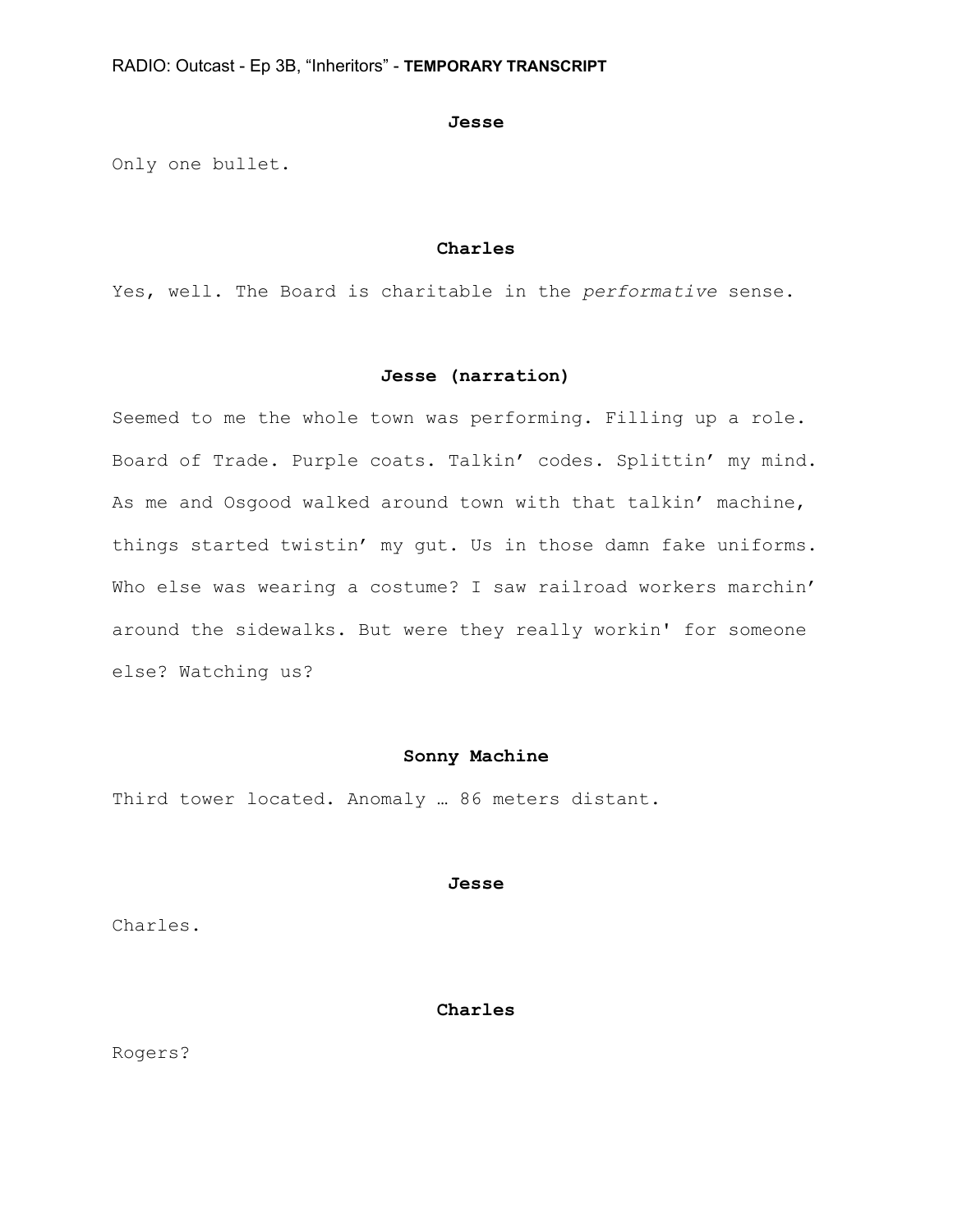# **Jesse (narration)**

With the new game Charles was playin', the whole *shoot-me-lyin'*. Figured it was the right time to ask. Put the pressure on him.

### **Jesse**

Gotta question for you. When the Vogels got you. Brought you down to their encampment. Did you hear anything? 'Bout anything?

### **Jesse (narration)**

Don't think I didn't notice his eyes twitch. Flash of a second.

### **Charles**

I heard a few things. As you know, bandits love to speak loudly where everyone can eavesdrop. Seems an occupational flaw. But one of them told a bawdy little joke. Would you like to hear it?

#### **Jesse**

No, Osgood. I don't.

### **Charles**

What hangs from a gentleman's waist, and wishes to poke the hole it's *so* regularly poked over and over and over again?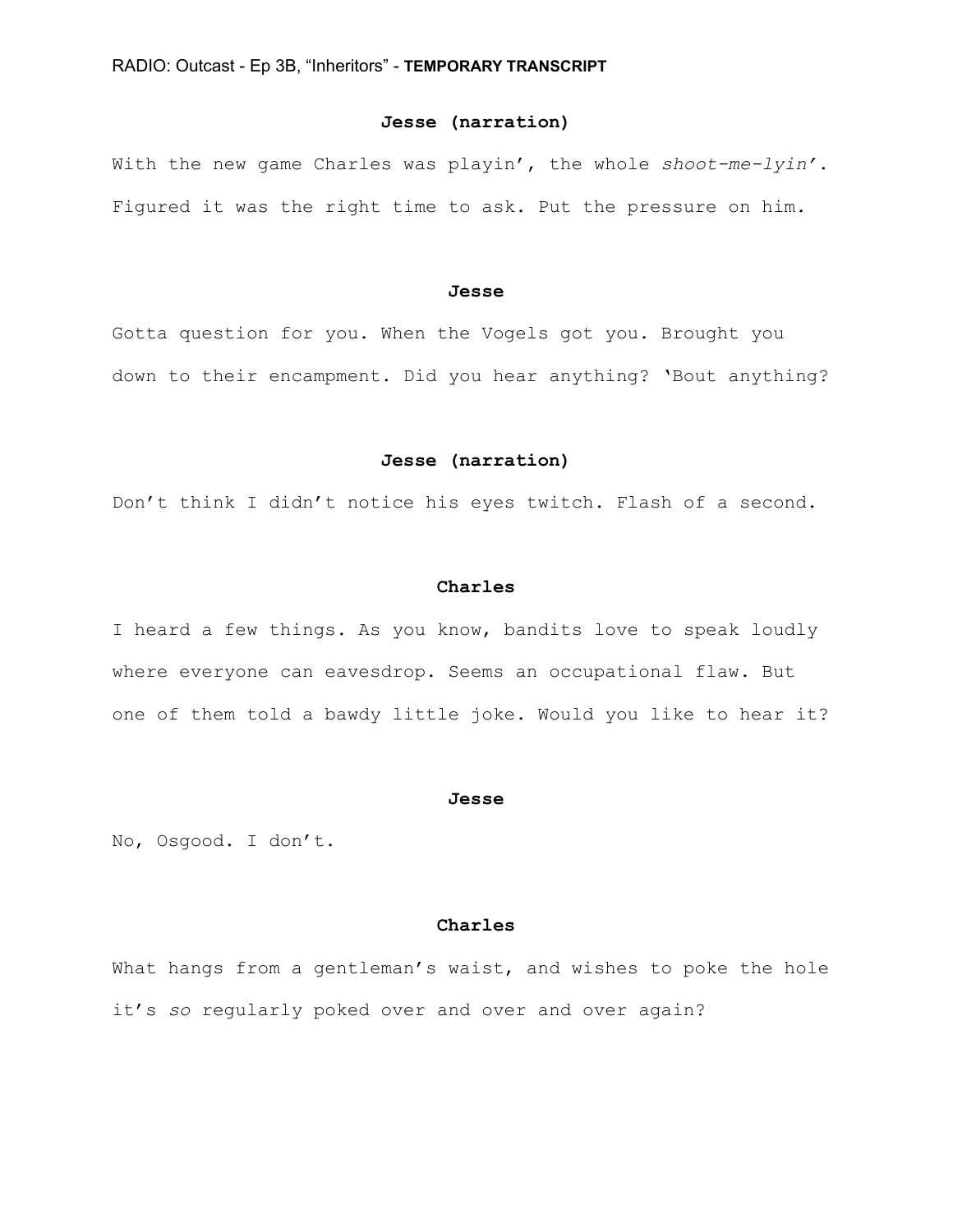#### **Jesse**

Osgood, I oughta smack the -

# **Charles**

A *key!*

# **Jesse (narration)**

Right then, a hand gripped me from behind. Squeezed my shoulder. Last time someone came at me by surprise, [I] had him down on the ground before he could speak. [It] was just an old alfalfa desperado lookin' for loose change. But can't be too careful. This time was no different. Took half a second for both my guns to come out, turn 'round, aimed both barrels toward her forehead. (beat, disappointed) *Shit*.

### 4. NEARBY CROWD GASPS.

### **Sonny Machine**

Third tower located. Anomaly … located.

# **Helix**

*Jesse.* By the Gods. Put those things down.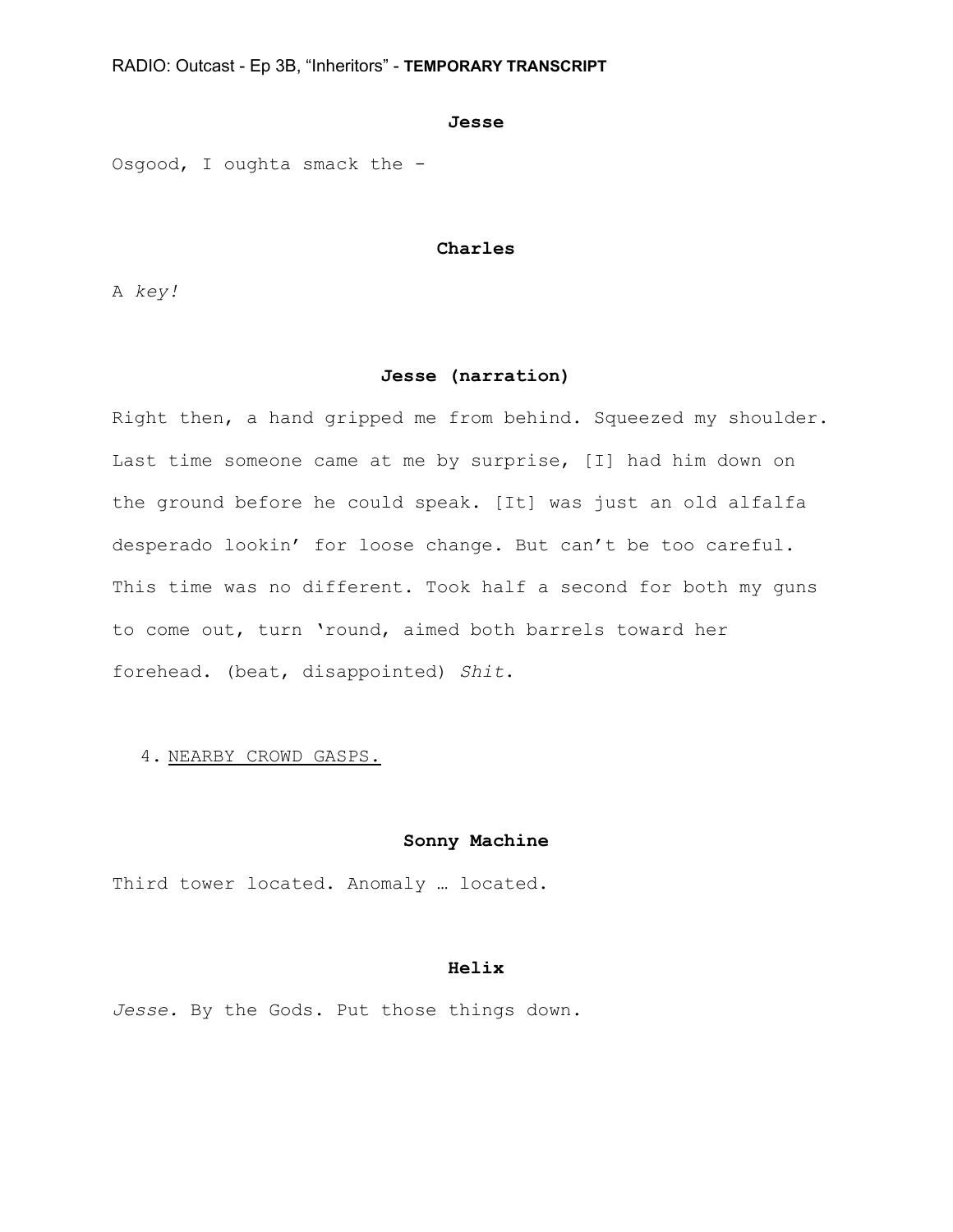# **Jesse (narration)**

Strange city. Strange folks. Had my reflexes on edge. Once my heart settled, I tucked both guns back into my railroad pants.

# **Charles**

See, Rogers? I knew you'd find use for that little revolver.

*(Scene Transition)*

### 5. CROWD CHATTER.

# **Helix (narration)**

I spent half an hour looking for Jesse and Charles in the city, before finding them dressed up in one of those local railroad uniforms. Honestly, it was kind of hilarious seeing them dressed the same. Jesse and Charles, looking like they'd just rolled around in an oil spill.

### **Helix**

Okay. Well, I do have to ask why you're both dressed like that. But first, um, Charles? Do you happen to know anything about underground Salt Lake City? Or something about *the underground*?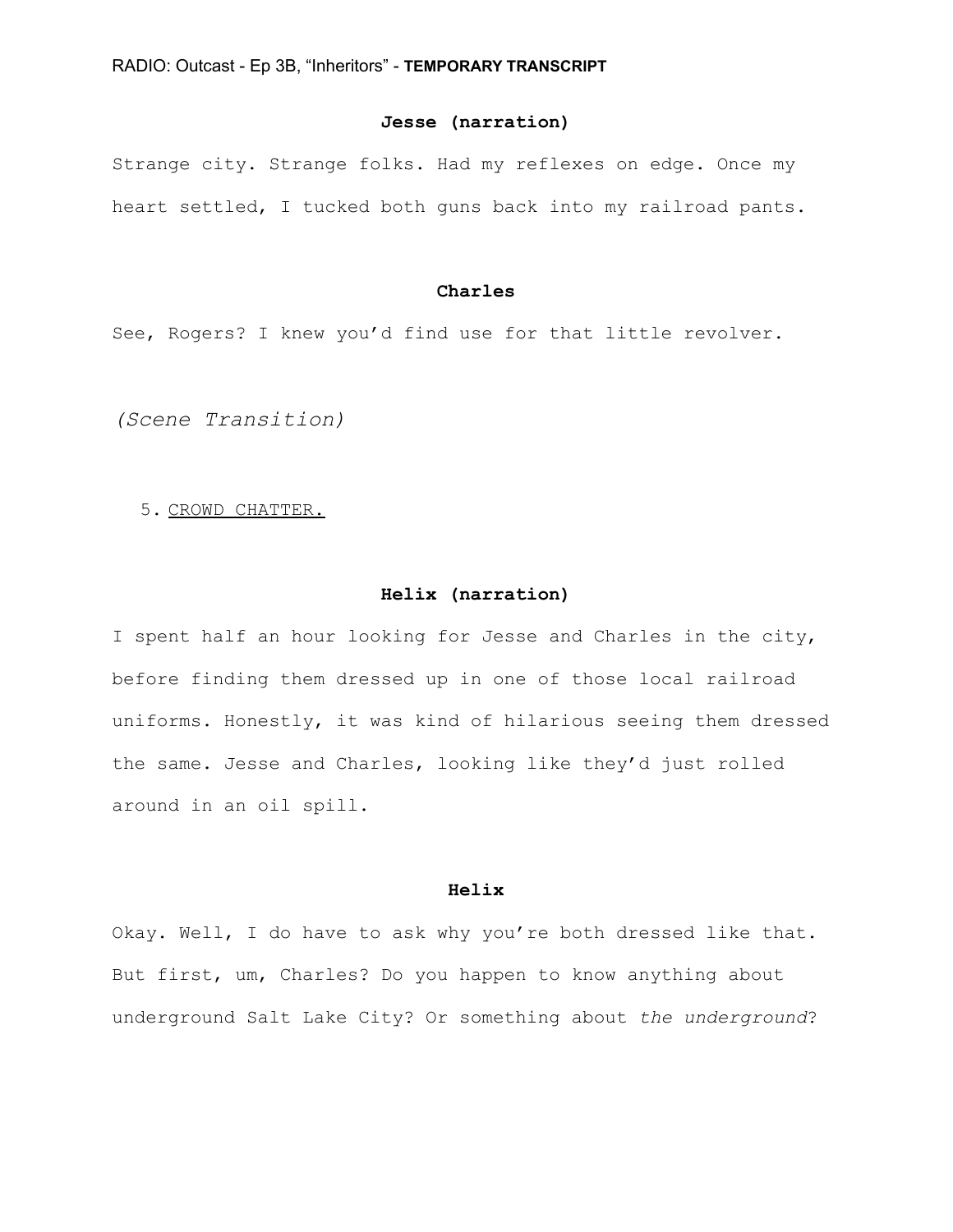# **Helix (narration)**

I watched the blood drain from his face. He instantly went pale. (beat) Well, paler than Charles normally is.

# 6. CODA SUSPICIOUS TWEET-TWEET.

# **Helix**

Look, I think the third tower is somewhere beneath this city. I just accidentally walked into a - well, not *accidentally*. But I ended up in some Mormon (short beat) theatre (short beat) thing. There was a singing robot and people taking notes and, uh. *Deseret* is still a thing? Anyways, they said something about a monolith. (short beat) Underground?

### **Helix (narration)**

Charles stared forward into nothing. Just totally blank-faced. Me and Jesse stood there, waiting. What the hell was happening? Eventually Charles lifted his hands up and pulled the railroad hat off his head, dropping it onto the sidewalk.

# 7. CHARLES CLEARS HIS THROAT.

### **Charles**

The uniforms will be useless now. Please, follow.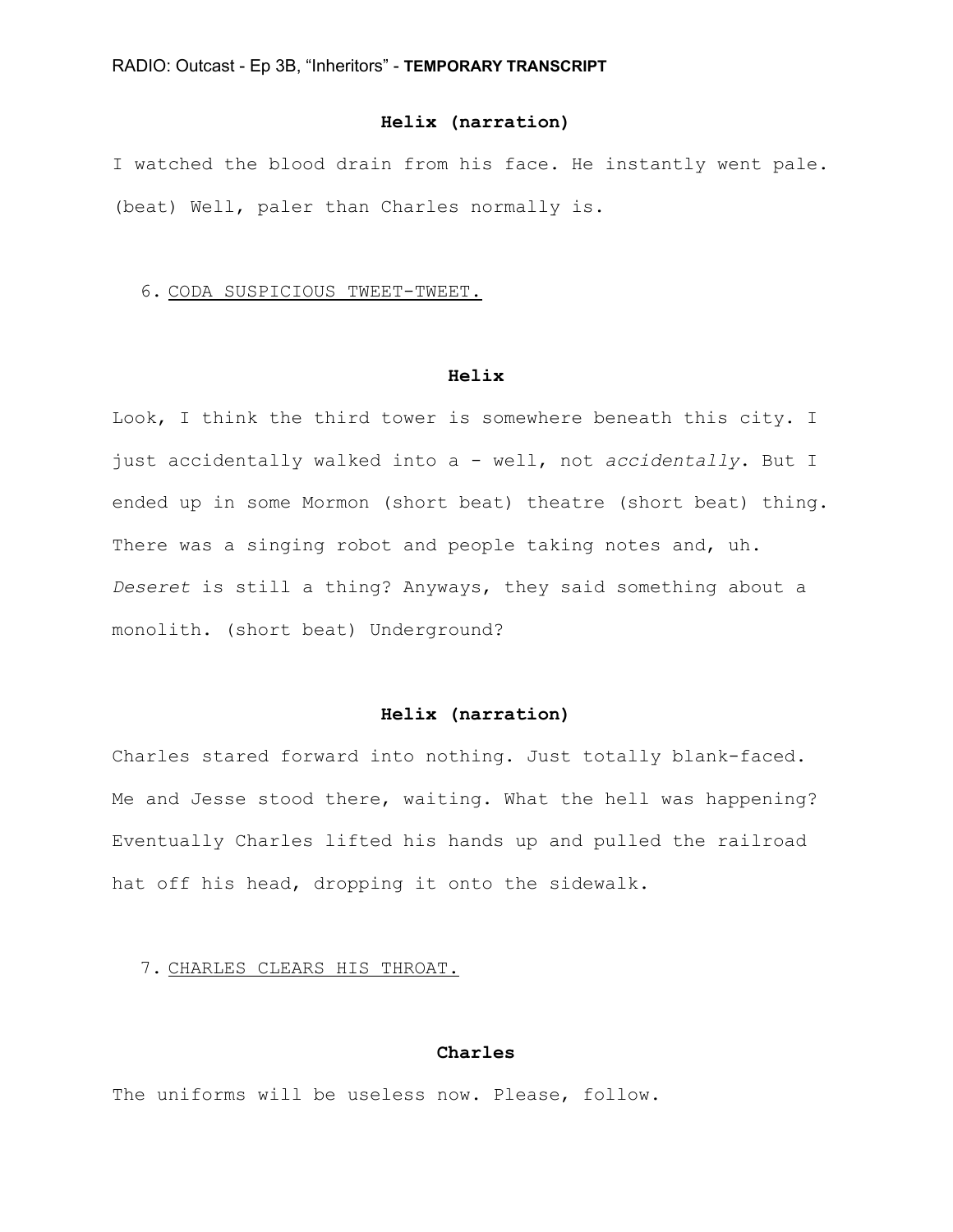# **Helix (narration)**

It's like Charles turned into some sort of automaton himself. Turning around, walking in the opposite direction. And me and Jesse looked at each other like, *Did this dude finally snap?* Charles led us down Salt Lake's Main Street, through the flocks of city-goers, around corners, past the theatre with the protesters still marching around in circles.

#### 8. CHANTING CROWD FADES IN, FADES OUT.

#### **Helix (narration)**

As we got farther away from Main Street, more of the conservative-dressed people began to stare at us. Some of them scowled at Charles.

### 9. HORSES TROT BY. CROWDS MURMUR.

#### **Jesse**

We goin' to that cathedral?

# **Helix (narration)**

Humans build all sorts of pretty tall things in service to God. Or the Gods. Sometimes they build pyres. And sometimes, temples. This cathedral looked nearly finished. It's like the white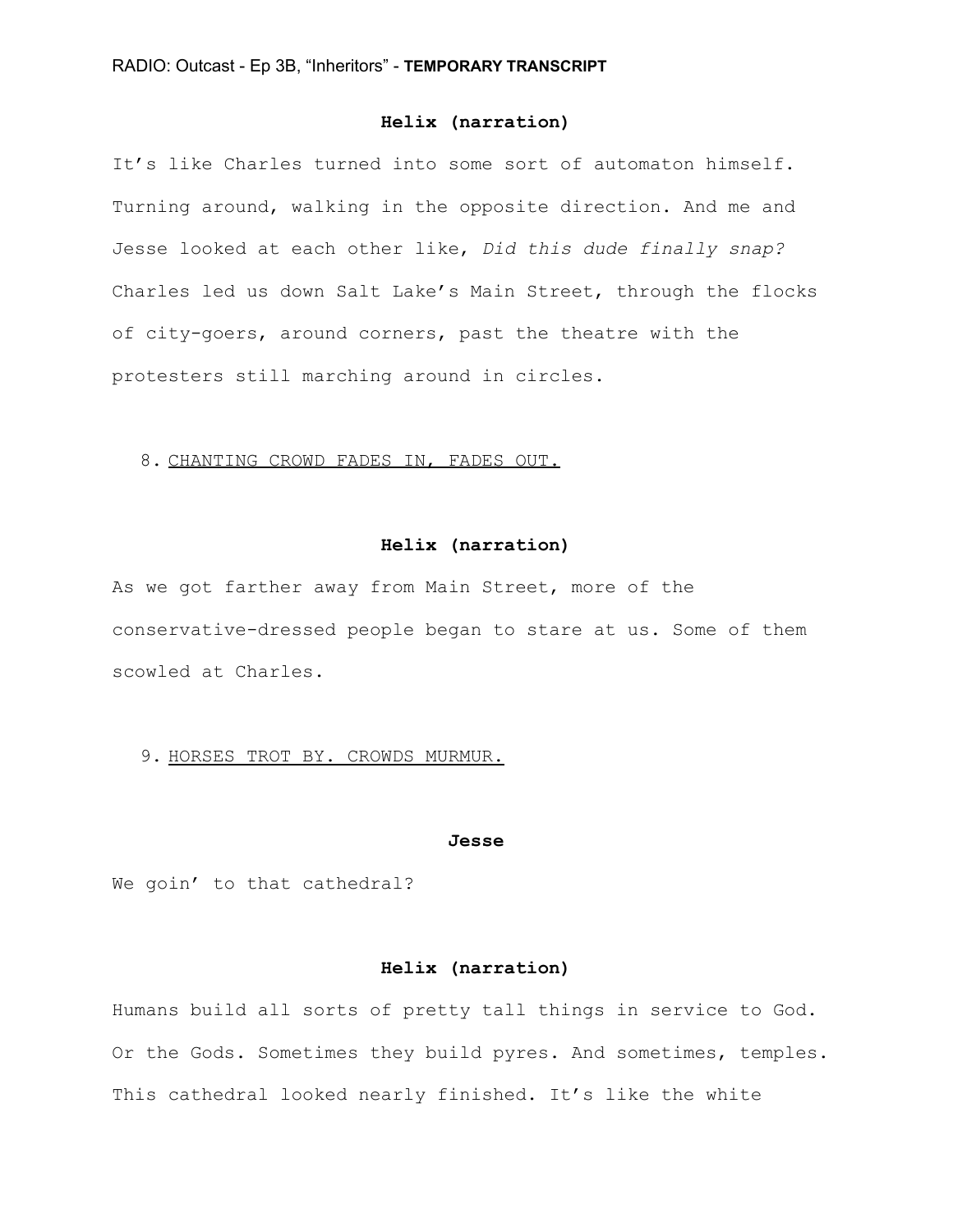spires of this building were being built into the clouds. Groups of men hauled stone from the road on wagons. But as we got closer to the temple doors, the men stopped. And they stared.

# **Helix (whispering)**

What is this? (beat) I mean, I know it's a big ass church, but  $-$ 

#### **Charles**

No, you're right. It's more than just a temple. (beat) It's a headquarters.

*(Scene Transition)*

# 10. WIND WHISTLING.

## **Charles (narration)**

*(reciting text)* Why should you care about what's whispered here? Come, follow me, and let these people talk. *(speaking)* The temple workers reminded me. Under their breaths, they whispered *apostate*, as we crossed the courtyard. *(reciting text)* Stand like a sturdy tower that does not shake.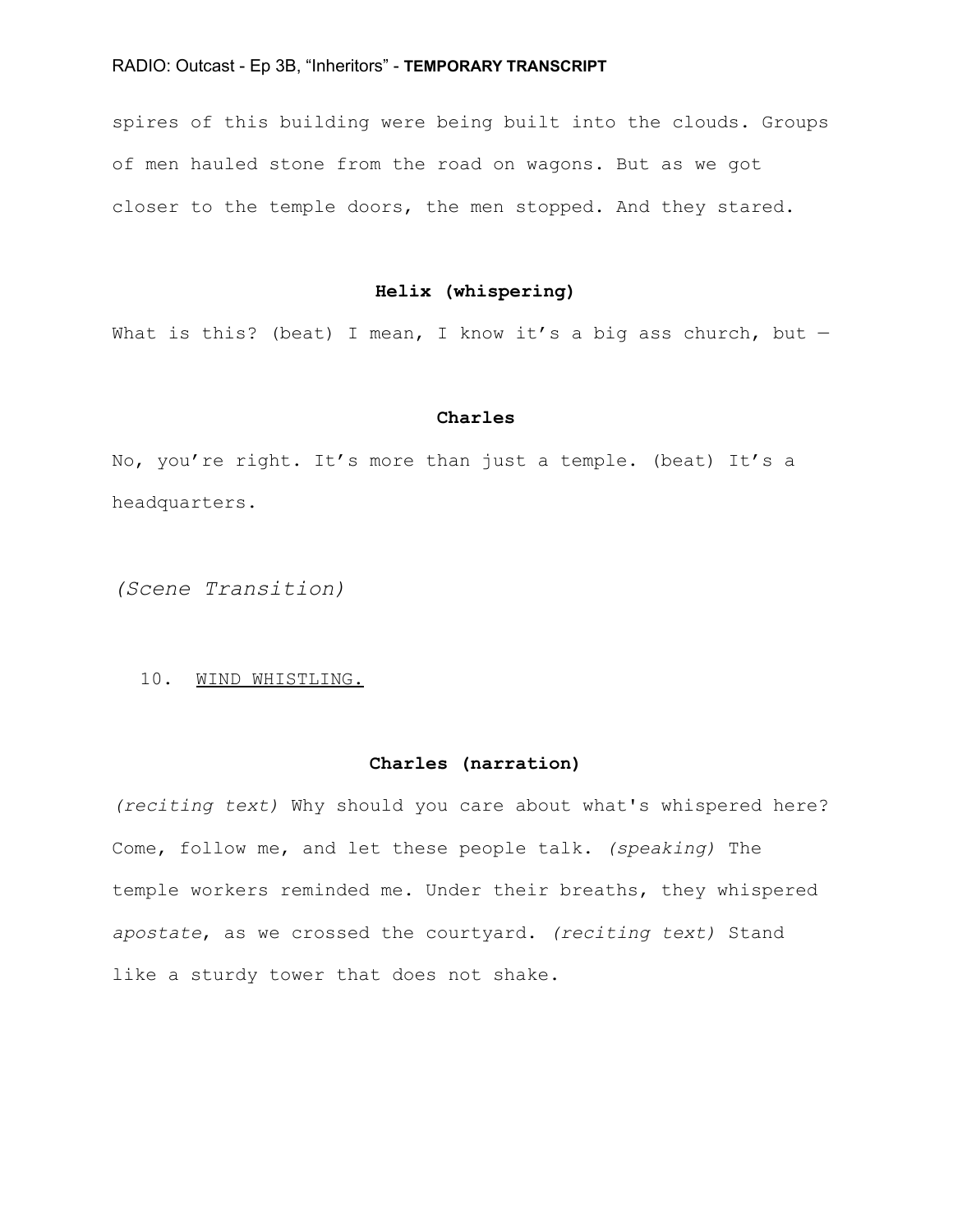#### **Jesse**

Don't think we're welcome here. Folks lookin' at us like we shot the dog.

### **Charles**

We are certainly not welcomed. But this is where we will go. For our next tower.

#### **Helix**

Ironic. They build these things to welcome the Gods. And yet here I am. Totally not welcomed.

### **Charles (narration)**

At the temple's entrance we were greeted by a young girl wearing a white bow. She gave curtsy. I gave bow. Perhaps she was too young to know me, my face, my name. If she did, perhaps she would've run for the hills. But she knew precisely where to guide me, and in that, the young girl knew plenty.

# 11. ECHOING STEPS AGAINST STONE.

## **Helix (echoing)**

This place is *massive*.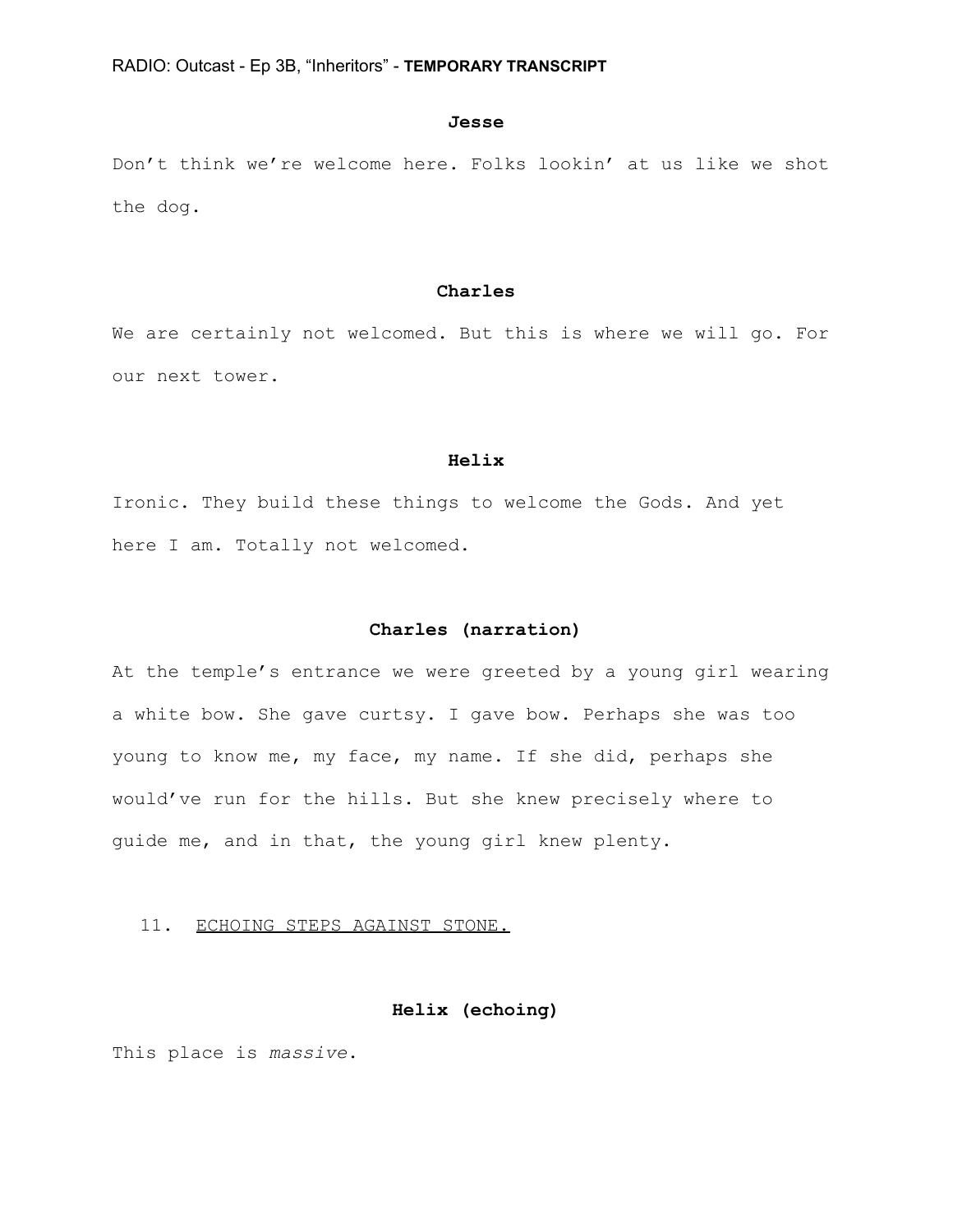# **Charles (narration)**

They began construction when I was a boy. Many, many years ago. Back when *I* played the role of temple guide. As we followed the girl through the cathedral's belly, down innumerable stone corridors into even darker and smaller corridors, I recalled my own childhood. Guiding men and women across the temple's lot. I know this place intimately. I have walked it hundreds of times.

# **Jesse (echoing)**

Hope their God likes to walk.

#### 12. A DOOR PEELS OPEN.

### **Charles (narration)**

Yes. I knew that place well. And then suddenly I did not. The young girl guided us down stone steps, grabbing an oil lamp from the wall. We had suddenly become medieval. Plunged into a cold dark. And while I knew the destination, this route perplexed me.

# 13. STEPS AGAINST STONE.

#### 14. CHARLES COUGHS.

15. AN ELEVATOR DINGS.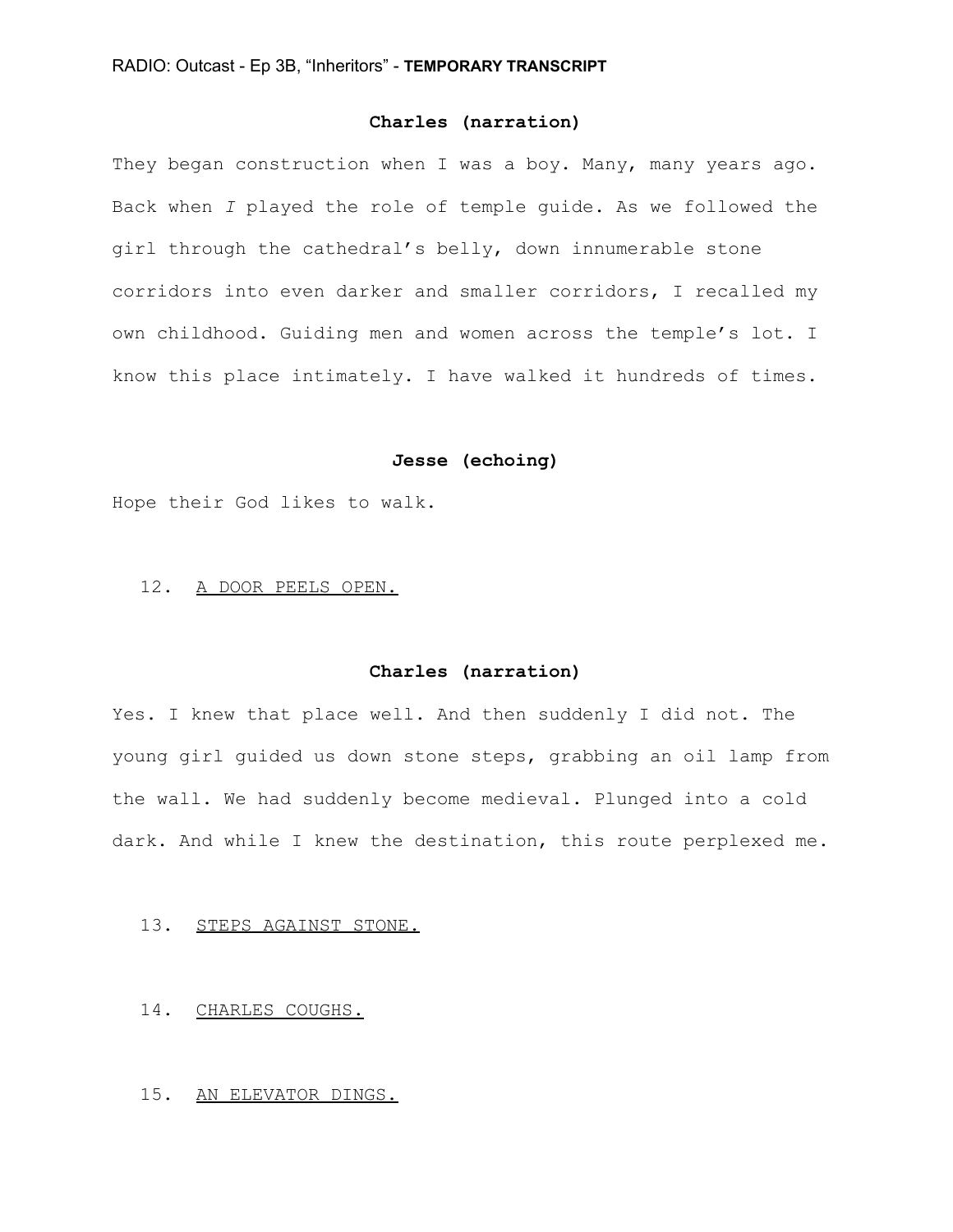# **Charles (narration)**

At the end of the long corridor, a strange dinging sound. Two metallic doors pulled apart and revealed a small brightly lit room. No larger than a broom closet. Our young guide continued forth and we followed into the contraption, stood shoulder to shoulder. The doors slid shut. And the machine began to descend.

### 16. THE HUM OF AN ELEVATOR.

*(Scene Transition)*

#### 17. AN ELEVATOR DINGS.

# **Jesse (narration)**

Felt like crossin' into some other world. Those doors opened up and put us at the mouth of some mine shaft. Could only see a few yards ahead, a cavity of stone braced up with wood.

### 18. CHARLES COUGHS.

# **Charles**

Thank you for the guidance. I will take us from here.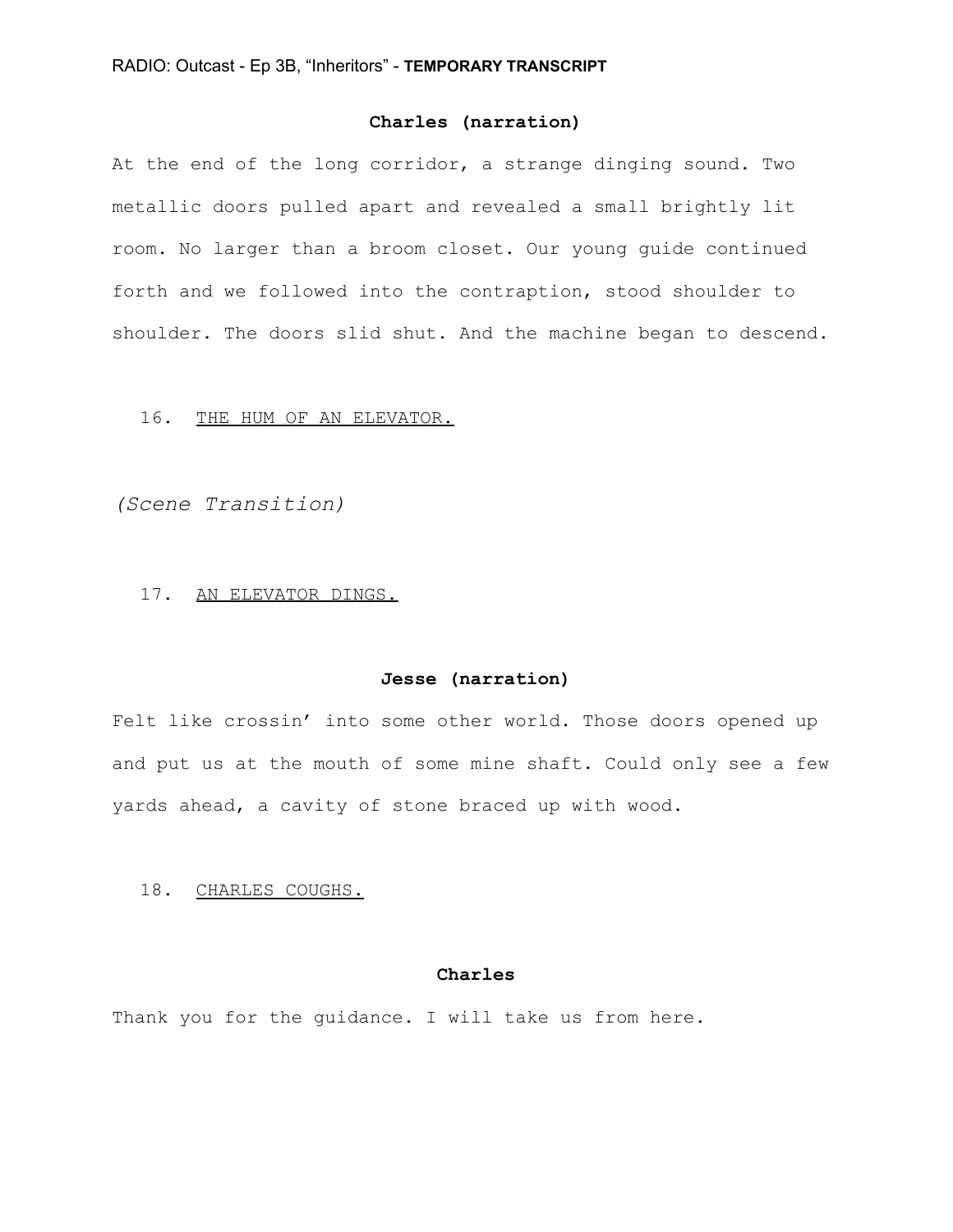# **Jesse (narration)**

Little girl waved. Stepped behind those doors and disappeared.

### 19. AN ELEVATOR DINGS.

# **Helix (echoing)**

(sigh) I want to act surprised by the elevator. I really do.

#### **Jesse (narration)**

Charles went on. We followed him through the slippery cave, steadying ourselves on the walls. Folks with pickaxes twisted their heads. Pointed their lanterns at us. When they recognized ol' coughin' man, they started up again, callin' him *apostate*.

# **Jesse (echoing)**

Y'all keep runnin' your mouths, gonna catch the black lung.

### **Charles (echoing)**

*(neutral)* Leave them be.

### **Jesse (narration)**

Suppose it wasn't my cross. So I kept my mouth shut, eyes wide open. After walkin' for a while, we approached a huge wooden door at the end of the mine shaft. Two guards. Both had pistols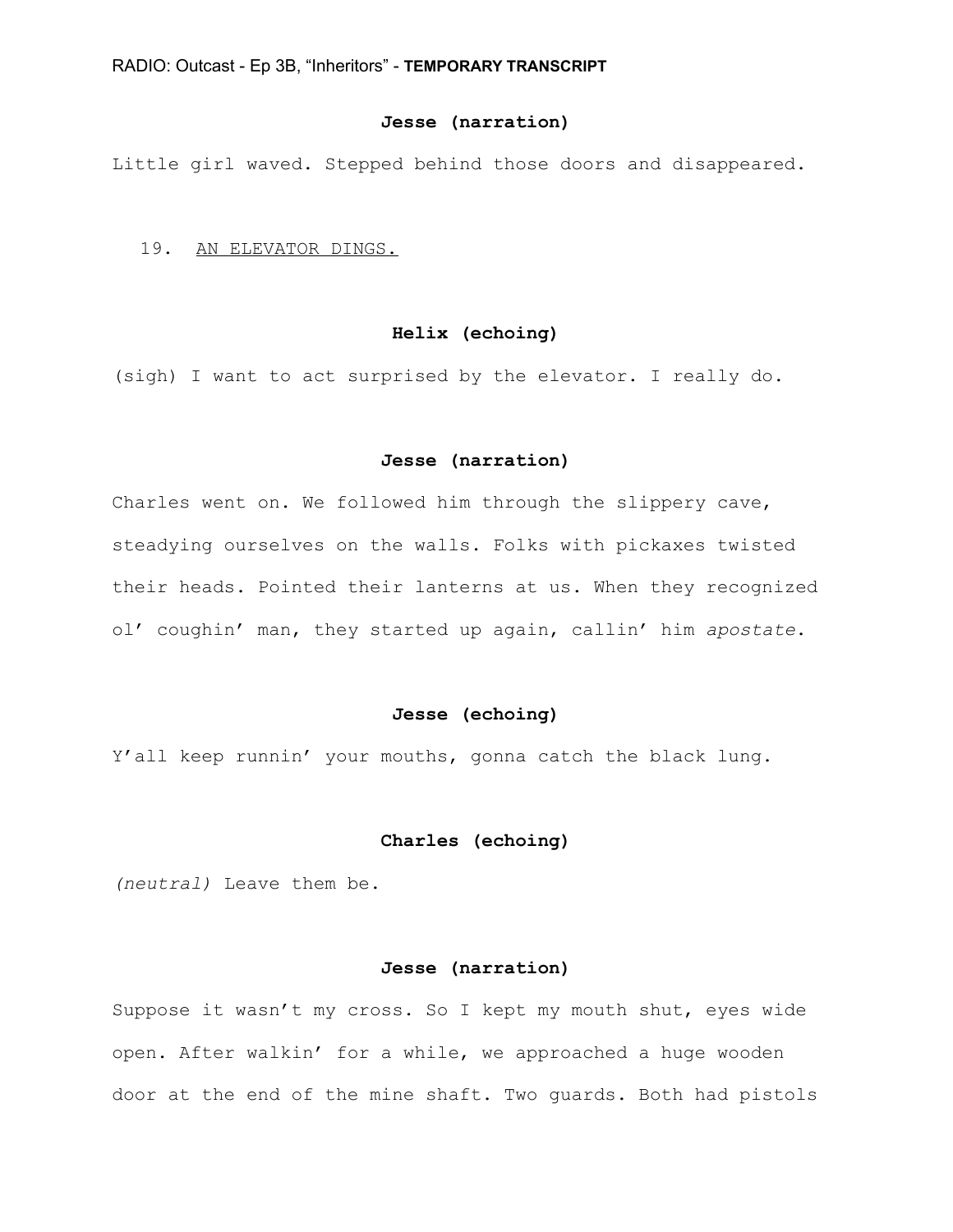on their hips. Said we couldn't bring weapons inside to meet some man named *Mr. Cannon*.

### **Charles (echoing)**

Ah, of course. We've only the one single gun. Isn't that right, Jesse?

### **Jesse (narration)**

[I] Wasn't sure if Charles forgot about the extra revolver. [It] Was strapped to my right thigh beneath the uniform. Yeah, I'd been in enough quick situations. So as I went to hand the guards my primary gun, [I] was able to shimmy that extra revolver down through my pant leg. Slipped it right into my boot. (beat) Just in case.

### 20. DOOR CREAKS OPEN.

### **Jesse (narration)**

Through the door, a small room with a desk. And a man sat there. Bright white beard, big nose. Looked a lil' familiar. He finished up writing a letter. Then leaned back. He was expecting us. Took off his spectacles and set them down on the table.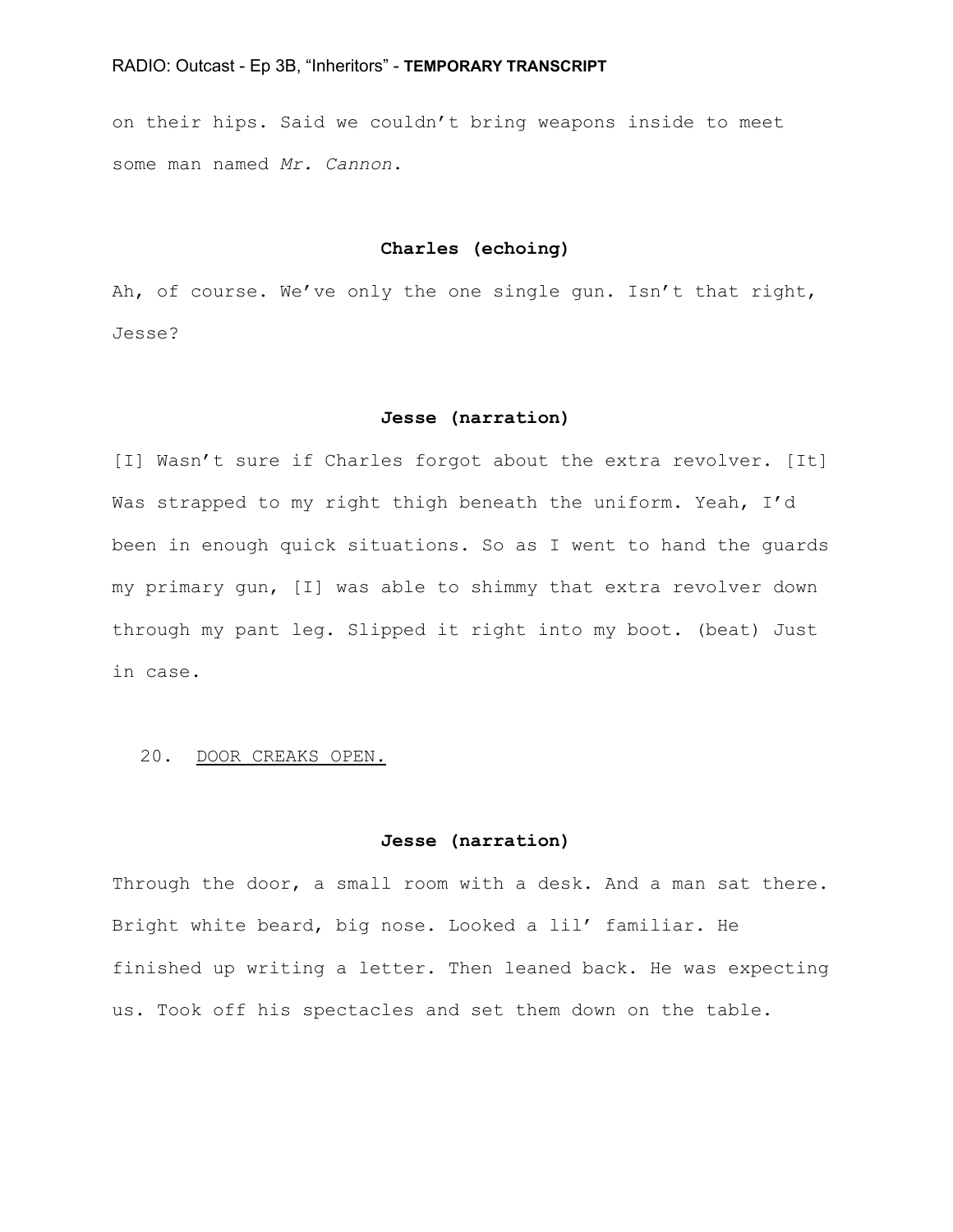# **George Q. Cannon**

I will speak to the woman, and she will speak on behalf of him. I expect respectable behavior and nothing less. Now, proceed.

## **Jesse (narration)**

Bearded man pointed at Helix. Didn't look at Charles. But I did. Looked back and forth between Charles and that *Cannon* man. Ain't no doubt. Same bright white hair. Same nose. Ain't no doubt.

#### **Helix**

I'm not a secretary. I don't speak on anyone's behalf. *Thanks*.

### **Jesse (narration)**

On his desk, a golden nameplate that said *George Q. Cannon*. He stood up and straightened his coat. Still wouldn't look at Charles. Just turns to face the wall and talks toward it.

### 21. CHAIR SLIDES BACK.

# **George Q. Cannon**

You come here. To this city. Do you know what has transpired? Why I hide here in the underground? Do you know where the war stands? (beat) Of course, you do not. You play double agent.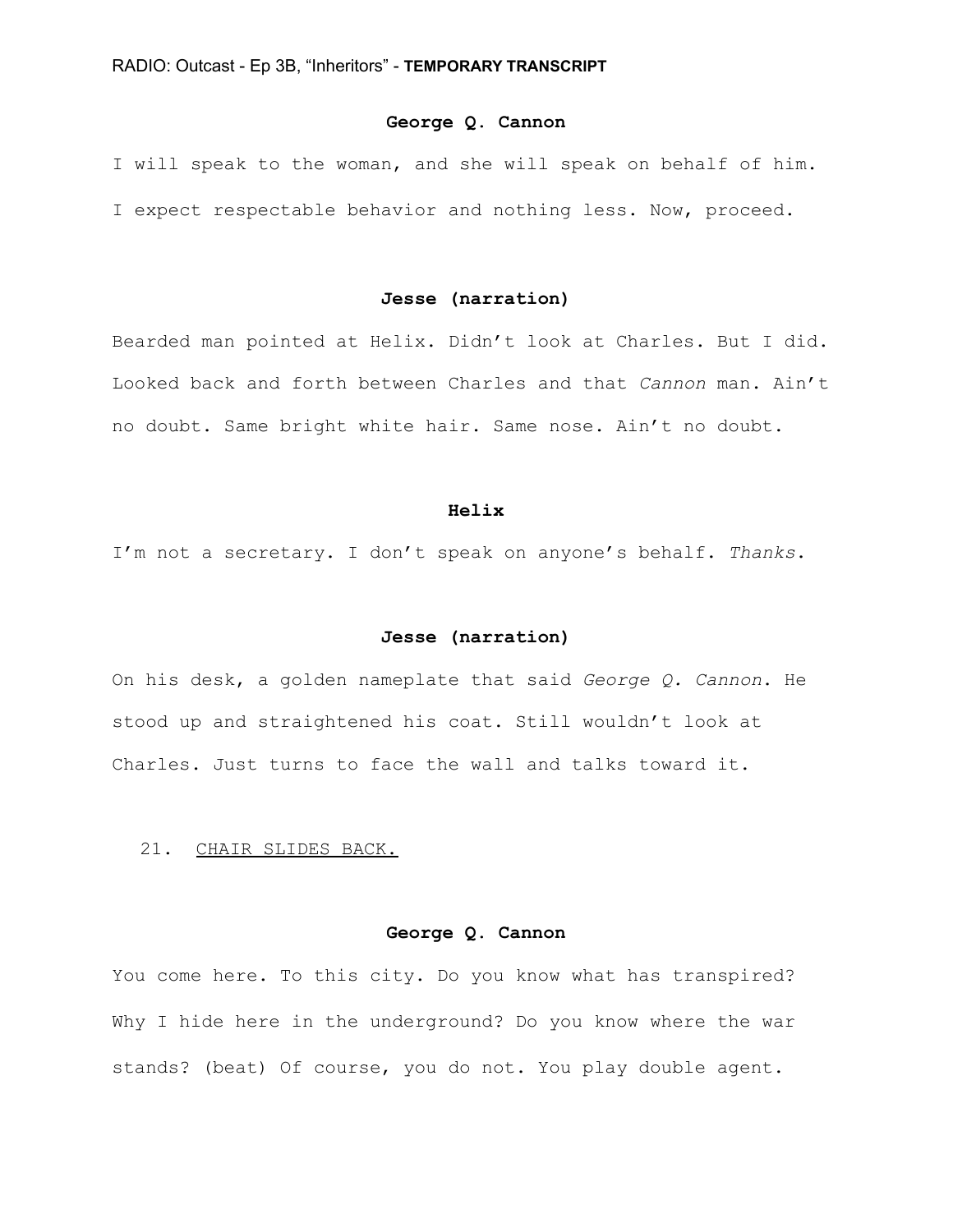Fickle boy. Bringing further ruin to this city. Did you not think I would know? We've seen you entering the Den of the Trade. We've seen you with your puerile disguises. And your friend here, inviting herself *wherever* she wishes.

### **Helix**

Oh. *Of course*. I guess I should've known the magic show was gonna be a secret gathering for a *literal* underground resistance. *My bad*.

# **Jesse (narration)**

Cannon seemed like he didn't get argued with much. Turned red as a tomato.

#### **Helix**

Look, we're just here for the monolith. A big black tower? Seen anything like that?

# **George Q. Cannon**

Yes, no doubt. We cannot be graced with such a blessing without receiving some reminder of man's arrogance. (sigh, a beat) You. Whatever name you choose for today. I permit you this lone visit. Because the divine monolith is not ours to possess. We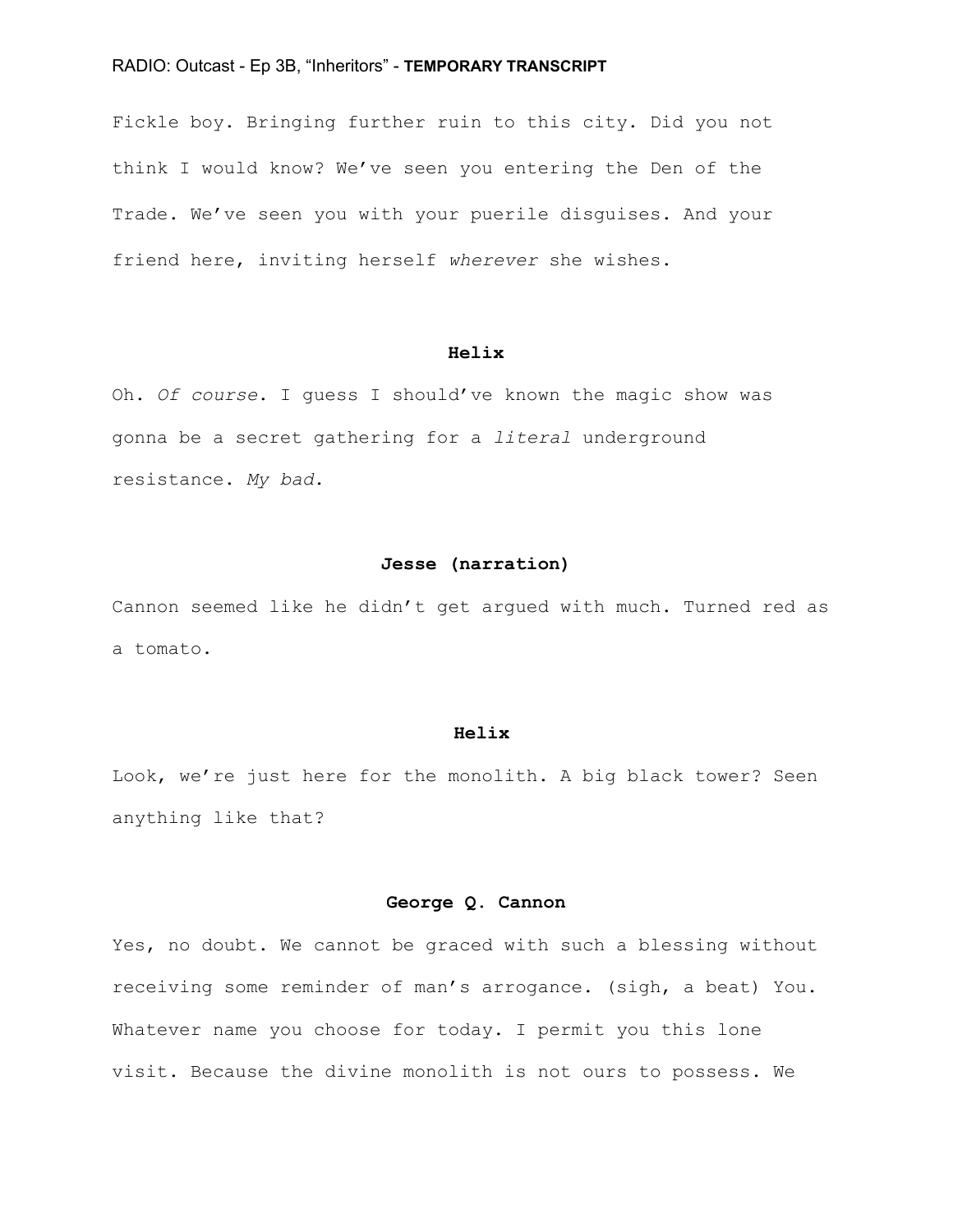cannot ordain the Earth upon ourselves. But I will repeat my original request. From years ago. Do you remember it, boy?

## **Charles**

I'm not one to forget.

# **George Q. Cannon**

*Ah*. Just hearing your voice again. (a beat) It repels me.

#### **Jesse**

That's *enough*.

### **George Q. Cannon**

Is it? So be it then. The door behind me leads through a final passage. You will come upon the monolith. Do not disturb the worshippers visiting the site. This is a holy place. (a beat) Remember. You will remain unwelcome in this city until you prove yourself welcoming. One day you must pick a side, my son. And then you must cleanse yourself of your (beat) inclinations.

# **Jesse (narration)**

Charles nodded. The man sat back down and continued writing on another letter. Thing is, Charles didn't seem phased at all.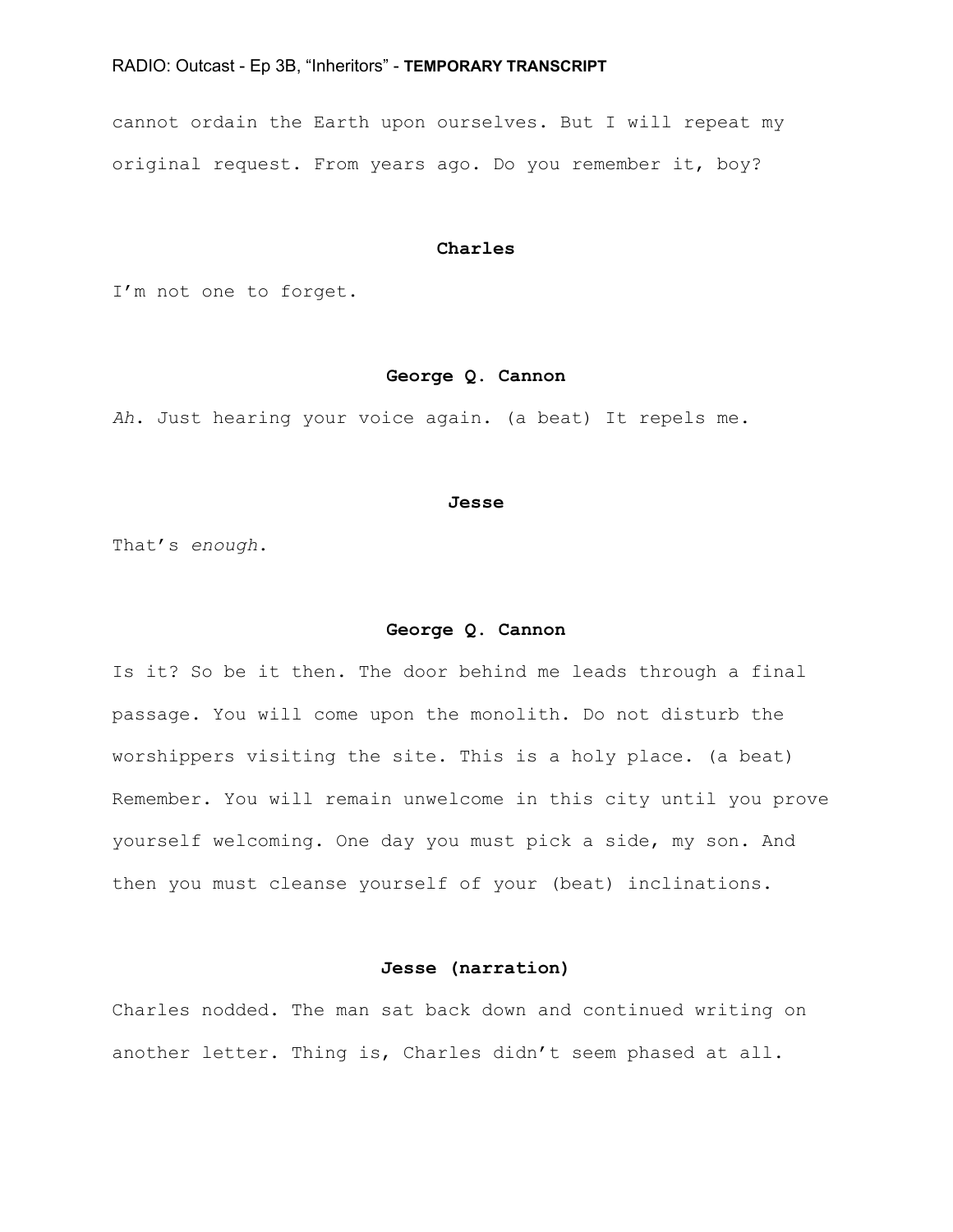Like he'd been through this before. Or maybe he just didn't care. We followed Charles around the desk and through the door.

*(Scene Transition)*

### 22. DOOR SLAMS.

### **Helix (narration)**

Outside that piece of shit's office, I could already feel the tower's energy. My blood started buzzing.

### **Helix**

Charles. We'll get out of here as soon as possible. That was -

# **Charles**

Please, I need no consolation. That man moved me not at all.

# **Helix (narration)**

Of course, he was lying. I knew it. And by the way Jesse looked over at me, he knew it, too.

### **Jesse**

Think we're here.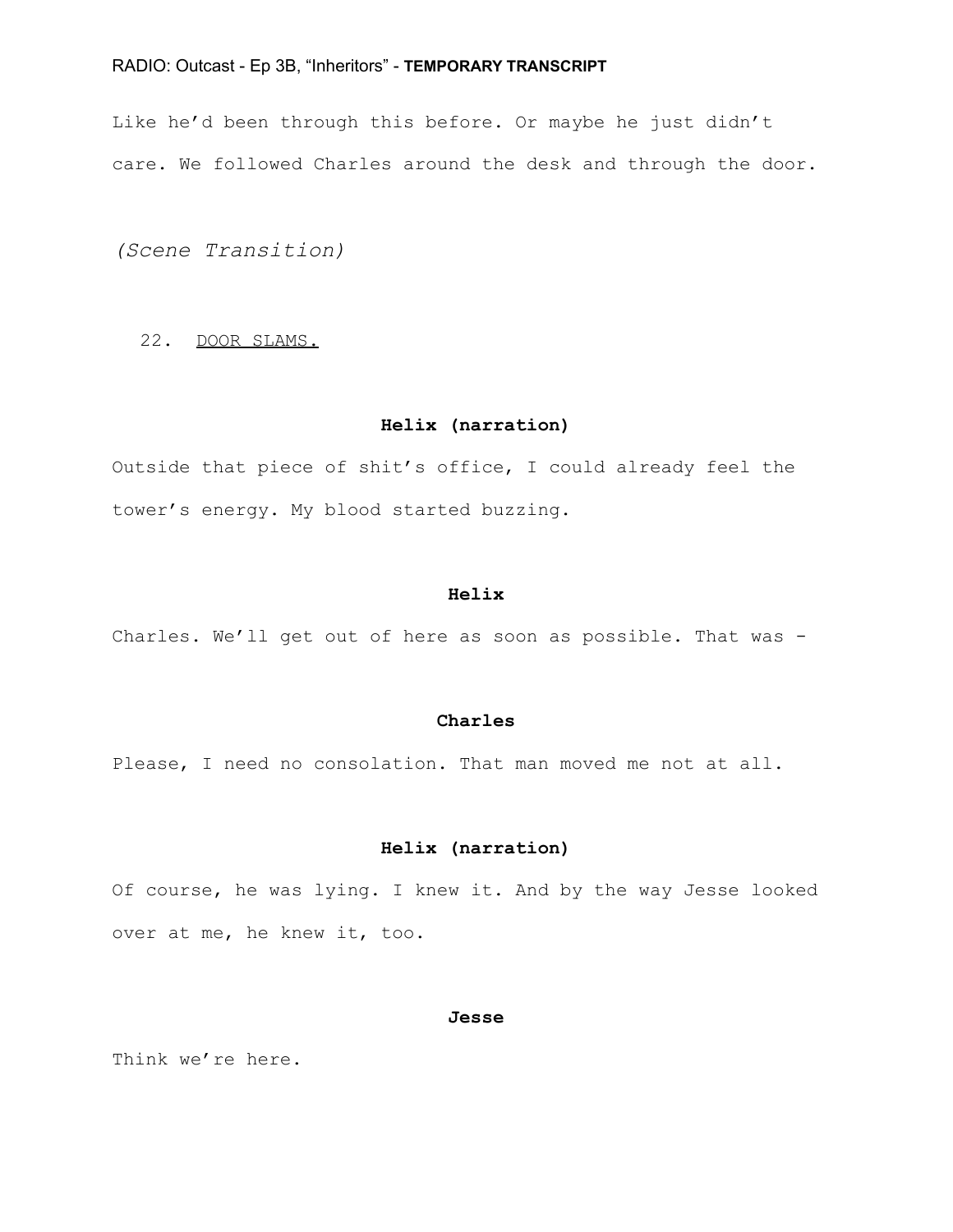23. DOOR CREAKS OPEN.

# **Helix (echoing)**

Holy shit.

# **Charles (echoing)**

Indeed. This is new for even me.

### **Helix (narration)**

We stepped into a massive cavern. The ceiling disappeared into the darkness high above, but a hole in the earth shed a column of light down on the third tower. It glistened in the sunlight.

### **Jesse (echoing)**

Got some folks praying. Might wanna keep it down.

## **Helix (narration)**

We tip-toed carefully around worshippers on the ground. They prayed on their knees, or curled themselves up into human balls. They seemed to completely ignore us as we approached the tower.

# **Charles (echoing)**

*(sincere)* I do hope it's a worthwhile reward.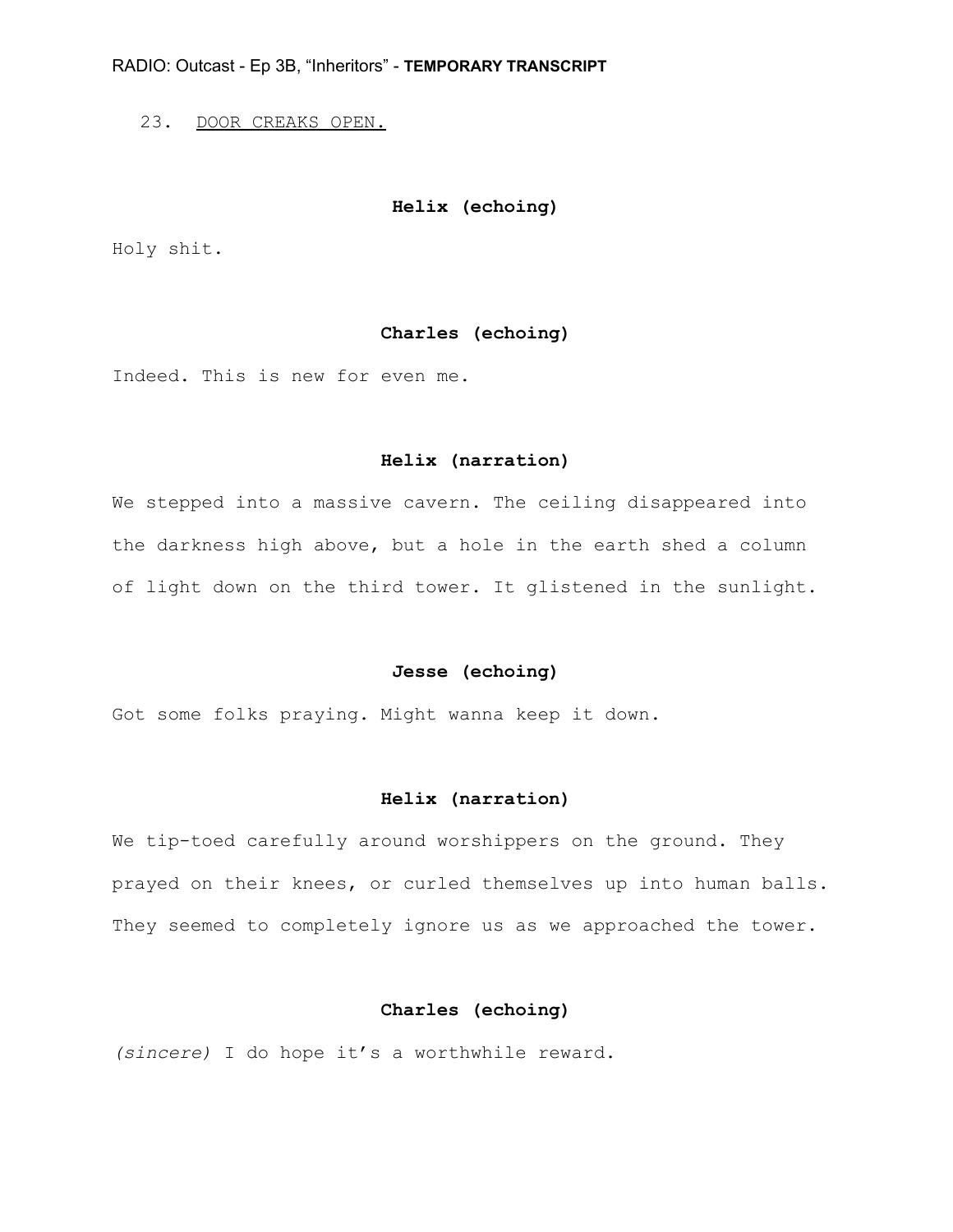# **Helix (narration)**

I gave Charles a smile. Not that long ago, I was shunned by everyone I knew. In that courtroom of the Heavens. I remember what it felt like, to have absolutely no one at your side. Whatever Charles did, surely he didn't deserve that treatment. He gave a smile back.

### **Helix (echoing)**

Charles, can I um, borrow the pin on your jacket real quick?

### **Charles (echoing)**

Fashion emergency in a cavern? (beat) I do understand.

### **Helix (narration)**

It's been a little over a month now as a mortal, and I'll tell you, Mom, the little pains are the ones that suck the most. Like, the literal pains. I knew I had to get blood on my hands for the tower. So I poked my palm with the tip of Charles's pin.

# **Helix (echoing)**

*Fuck*. (beat) It's fine. I'm fine.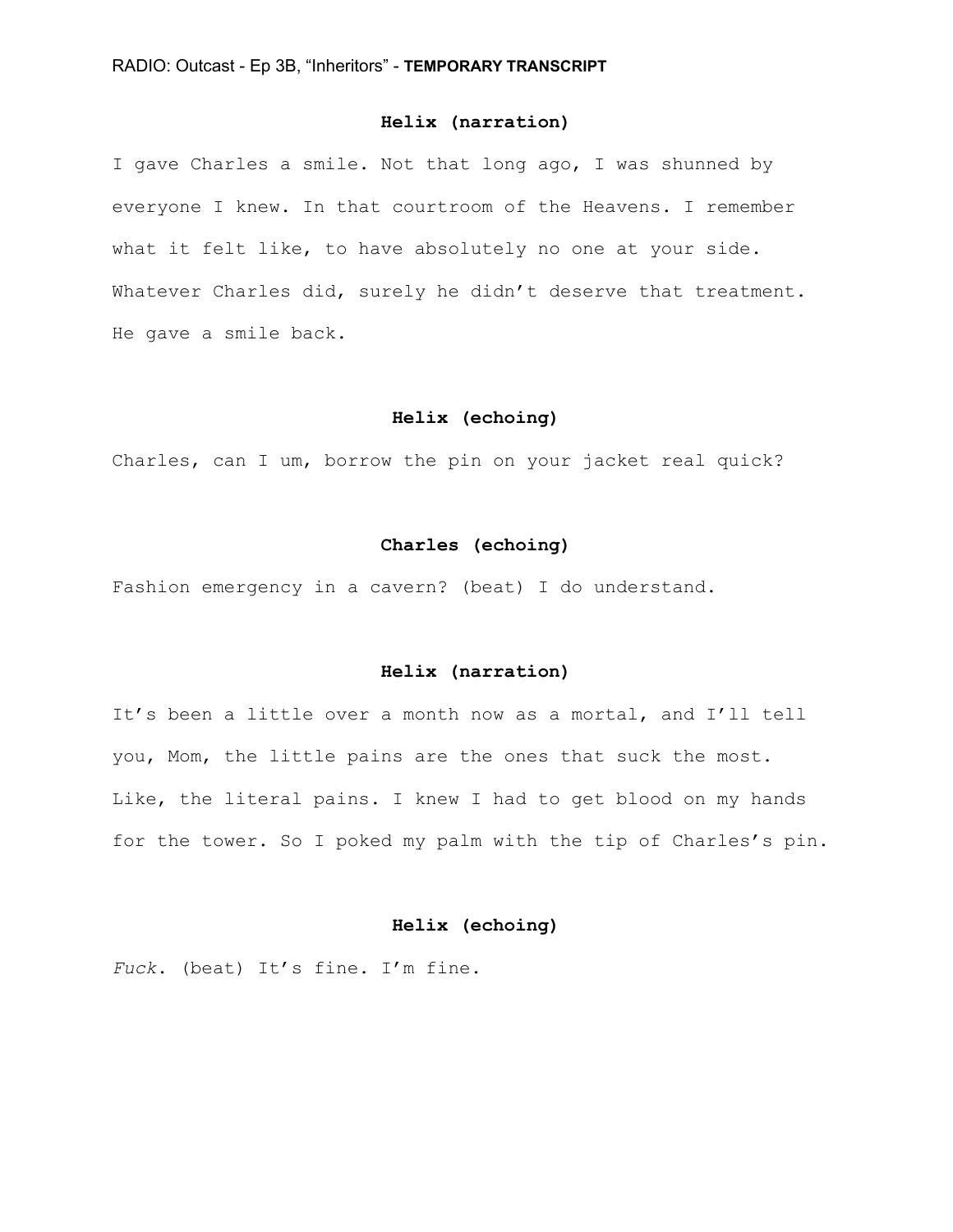# **Charles (echoing)**

Yes, well, last time I believe you pinched a two-inch gun wound for the blood.

# **Helix (narration)**

I put my hand against the tower's surface. My fingers started to tickle, like putting your hand against a static-y TV screen.

### **Jesse (echoing)**

Well? What've we got?

### **Helix (narration)**

I started to hear them. At first they were quiet, like rain far off in the distance. So I focused on them. Confessions. I heard dozens of confessions from the worshippers surrounding us. A woman confessing to a dire illness. A boy confessing to stealing money from his grandfather. And then a man confessing to some crime. It's one of the Gods' more nuanced powers. Detecting truths isn't the same as reading thoughts. They each require their own unique fields of focus. I remember asking you, Mom, why I even needed this. If humans wanted me to know something then they'd tell me, right? But you said confession is a sacred thing for people. And so is secrecy. You told me to use it sparingly, and I will. I promise. Just let me get my bearings.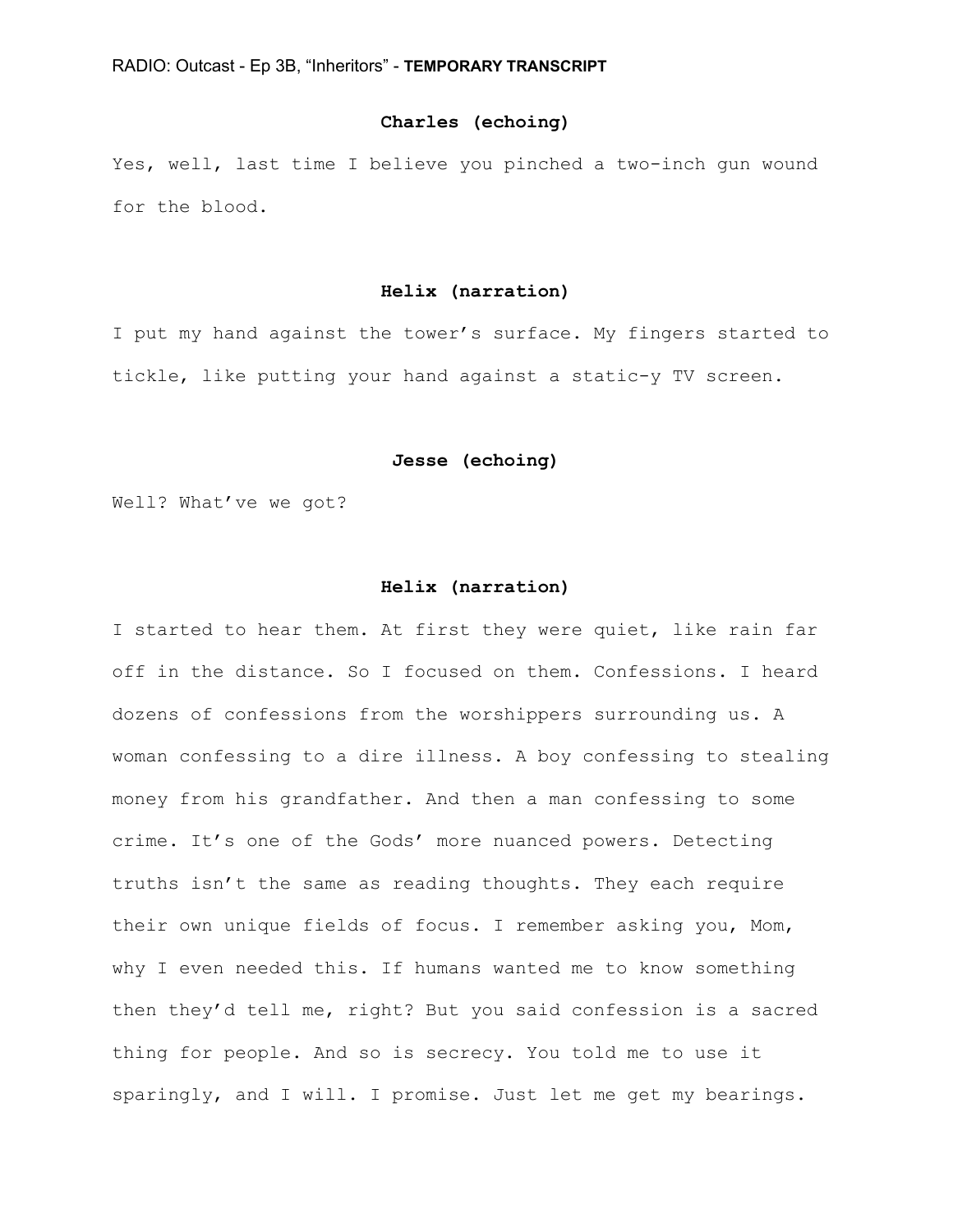The sick woman, she confessed: *I am afraid*. *I am sick and dying*. *But I fear telling my husband. I'm supposed to care for him but soon I won't be able to. Will he leave me?* And the young boy, he confessed: *I stole from my grandfather. I stole money from his drawers. My grandfather's store is already running out of money. But I stole anyway.* And then the man. He kneeled at the tower, sliding his hands up the surface. He confessed to a crime. What would've happened if I hadn't been listening? The man confessed: *He is a traitor. He betrayed the Board. He must be removed.* (beat) What did he mean? Who must be removed? I listened closer for his confession. But I didn't need to. The man lifted his head from prayer and turned directly to Charles. The skylight from above shone down on the man. His eyes were vacant. Cold. I've seen these sort of eyes before. The way a human loses himself, his spirit, moments before a kill. How the Mayor in Lone Flats shot at Jesse. And how Jesse shot at one of the men who killed his father.

#### **Helix (echoing)**

Jesse! Over there!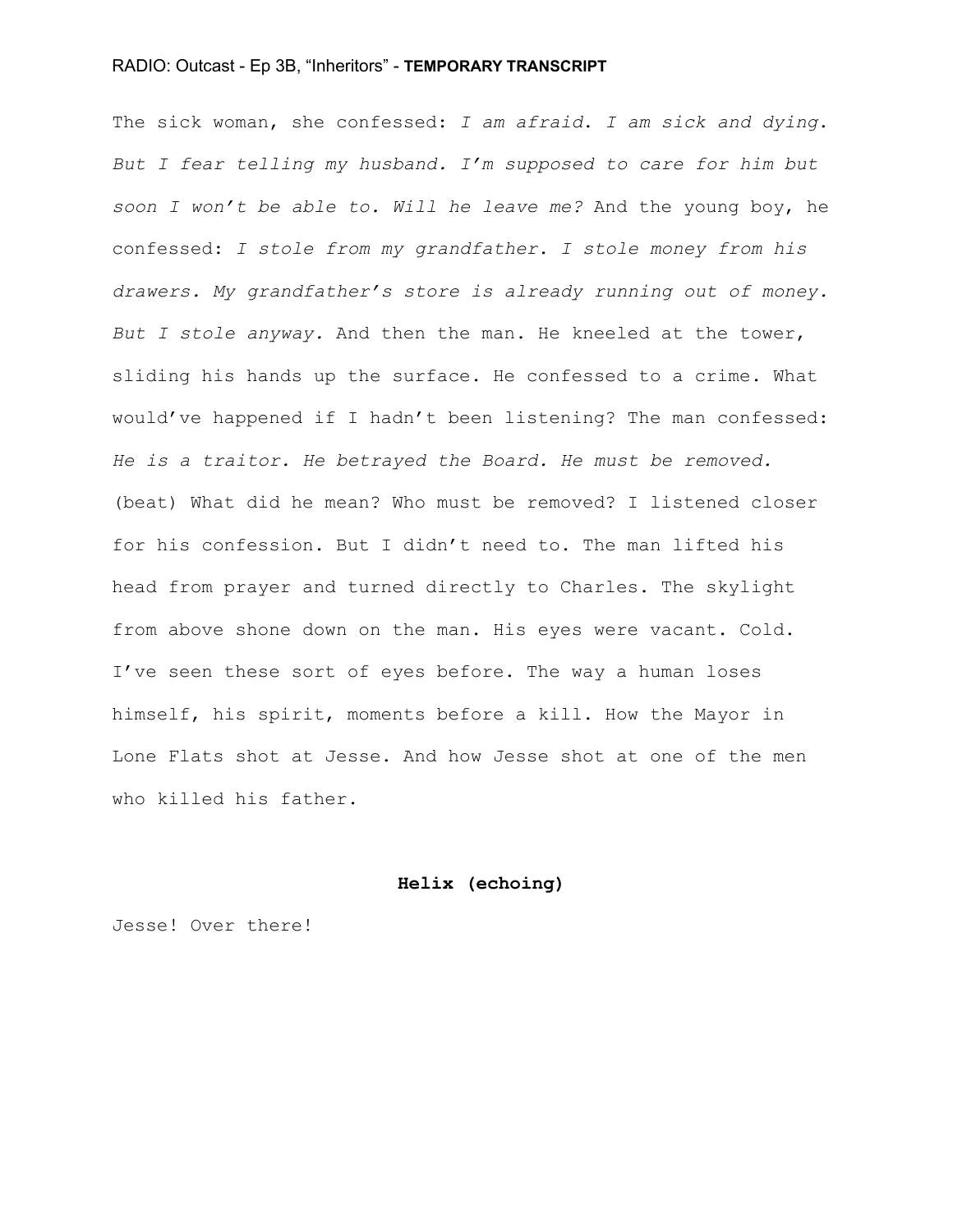# **Helix (narration)**

The man launched from the ground with a knife in his hand. He rushed toward Charles, one hand reaching for Charles's throat, the other pointing the knife.

# **Jesse (echoing)**

Charles, get down!

#### **Helix (narration)**

Jesse slammed his foot against the ground. His gun flung out from the boot, soaring through the air. He caught it. Jesse aimed it at the man's heart.

# 24. BULLET SOARS.

- 25. WORSHIPPERS SCREAM.
- 26. METAL CLATTERING.

# **Helix (narration)**

The knife fell to the ground. A black bullet marking in the middle of the blade. The man clutched his wrist in pain, totally confused but mostly scared shitless. He looked at Jesse, looked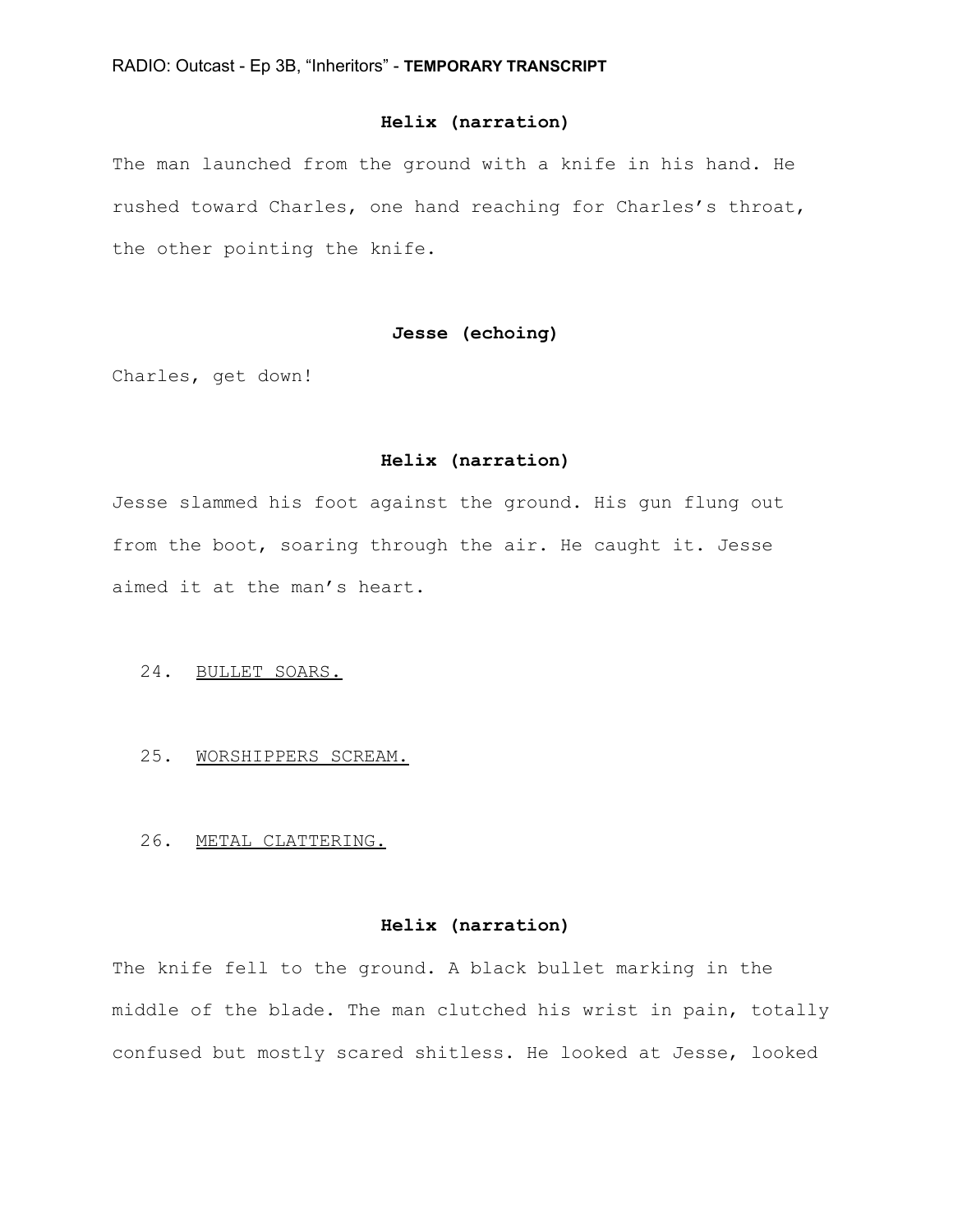at the bent knife across the cavern floor, and then I heard the man's next confession: *Shit on this. It's not worth the pay.*

### 27. FEET RUNNING ON STONE.

# **Helix (echoing)**

Yeah! Keep on running, jackass!

### **Charles (echoing)**

Helix. How - how did you know?

### **Helix (echoing)**

Good timing? Maybe the word is *providence*. I got my power of judgement back. It helps me read the truth of things.

### **Jesse (echoing)**

Better use that thing on ol' Charles here.

### **Charles (echoing)**

Moments from my near-death and you're  $-$  nevermind it. Helix, the man, what was his so-called "truth"?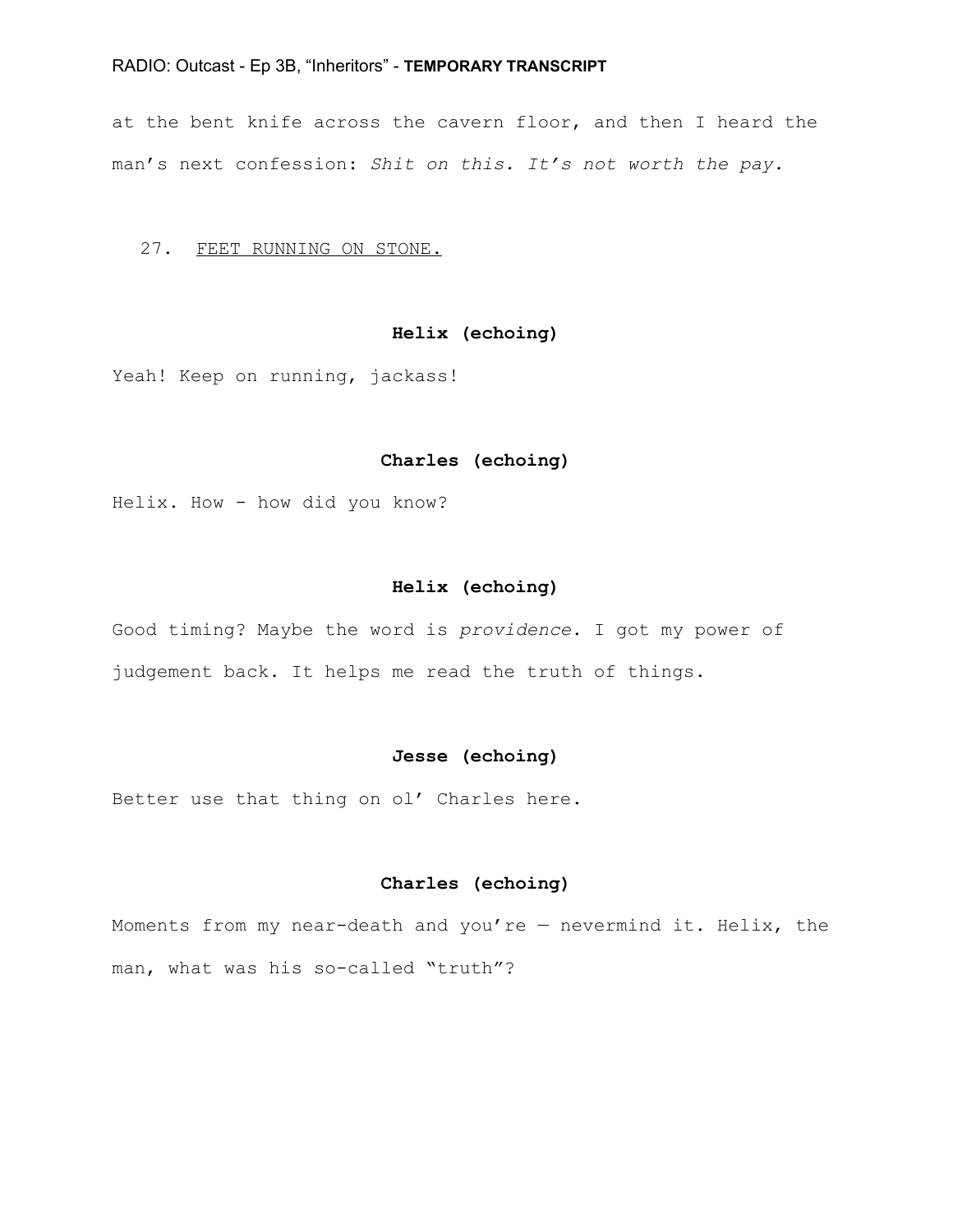# **Helix (echoing)**

He said he was getting revenge for *The Board*. That you failed them.

# **Charles (echoing)**

The Board? (beat) Are you sure it was not  $-$  perhaps you misheard?

### **Helix (echoing)**

What? No. I don't do that.

### **Charles (echoing)**

*(deep in thought)* I see. (long beat) But are you positive?

### **Jesse (echoing)**

Just be grateful, Osgood.

### **Helix (narration)**

Charles just stood there, staring at the ground. What I want is to use the power of judgement to peek into his brain. Figure out what's really going on in there. Like who is that *Cannon* man to Charles? Like, *actually*? The guy said *my son*, but religious humans use that stuff all the time, right? So many questions. What did Charles do in Salt Lake City, long ago? What does he